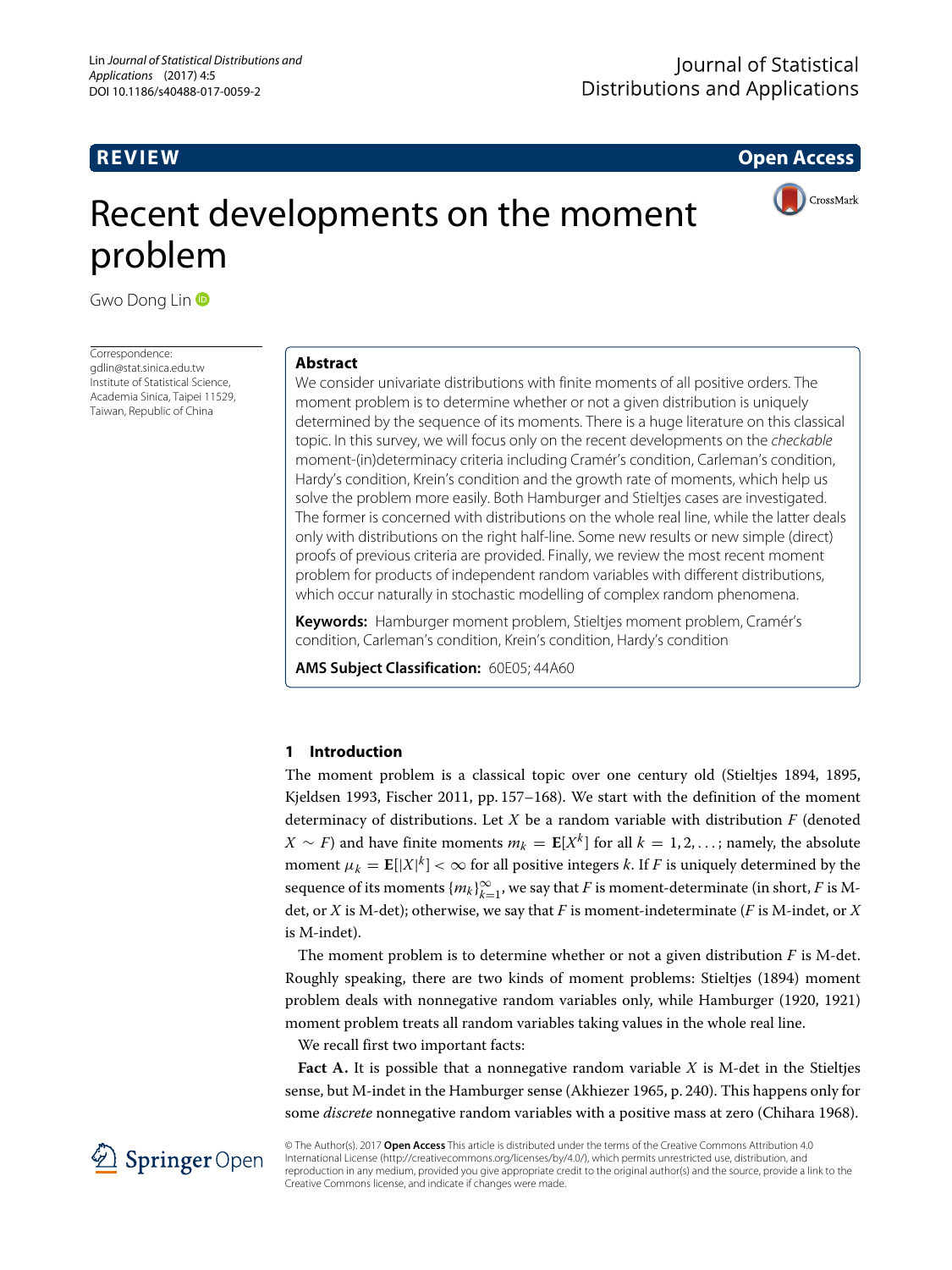**Fact B.** If a distribution  $F$  is M-indet, then there are infinitely many (i) absolutely continuous distributions, (ii) purely discrete distributions and (iii) singular continuous distributions all having the same moment sequence as *F* (Berg [1998,](#page-15-6) Berg and Christensen [1981\)](#page-15-7).

One good reason to study the moment problem was given in Fréchet and Shohat's [\(1931\)](#page-15-8) Theorem stated below. Simply speaking, for a given sequence of random variables *X<sub>n</sub>* ∼ *F<sub>n</sub>*, *n* = 1,2,..., with finite moments  $m_k^{(n)}$  = **E**[X<sup>*k*</sup>]</sub> for all positive integers *k*, the moment convergence  $\left(\lim_{n\to\infty} m_k^{(n)} = m_k \ \forall k\right)$  does not guarantee the weak convergence of distributions  ${F_n}_{n=1}^{\infty}$  $(F_n \overset{w}{\to} F \text{ as } n \to \infty)$  unless the limiting distribution *F* is M-det. Therefore, the M-(in)det property is one of the important fundamental properties we have to know about a given distribution.

**Frechet and Shohat's [\(1931\)](#page-15-8) Theorem.** Let the distribution functions  $F_n$  possess finite moments  $m_k^{(n)}$  for  $k = 1, 2, \ldots$  and  $n = 1, 2, \ldots$ . Assume further that the limit  $m_k = \lim_{n \to \infty} m_k^{(n)}$  exists (and is finite) for each *k*. Then (i) the limits  $\{m_k\}_{k=1}^{\infty}$  are the moment sequence of a distribution function, say *F*; (ii) if the limit *F* given by (i) is M-det, *F<sub>n</sub>* converges to *F* weakly as  $n \to \infty$ .

Necessary and sufficient conditions for the M-det property of distributions exist in the literature (see, e.g., Akhiezer 1961, Shohat and Tamarkin [1943,](#page-16-1) and Berg et al. [2002\)](#page-15-9), but these conditions are not easily checkable in general. In this survey, we will focus only on the *checkable* M-(in)det criteria for distributions rather than the collection of all specific examples.

In Sections [2](#page-1-0) and [3,](#page-5-0) we review respectively the moment determinacy and moment indeterminacy criteria including Cramér's condition, Carleman's condition, Hardy's condition, Krein's condition and the growth rate of moments. Some criteria are old, but others are recent. New (direct) proofs for some criteria are provided. To amend some previous proofs in the literature, two lemmas (Lemmas [3](#page-5-1) and [4\)](#page-7-0) are given for the first time. We consider in Section [4](#page-9-0) the recently formulated Stieltjes classes for M-indet absolutely continuous distributions. Section [5](#page-10-0) is devoted to the converses to the previous M-(in)det criteria for distributions. Finally, in Section [6](#page-12-0) we review the most recent results about the moment problem for products of independent random variables with different distributions.

#### <span id="page-1-0"></span>**2 Checkable criteria for moment determinacy**

In this section we consider the checkable criteria for moment determinacy of random variables or distributions. We treat first the Hamburger case because it is more popular than the Stieltjes case. Let  $X \sim F$  on the whole real line  $\mathbb{R} = (-\infty, \infty)$  with finite moments  $m_k = \mathbf{E}[X^k]$  and absolute moment  $\mu_k = \mathbf{E}[|X|^k]$  for all positive integers *k*. For convenience, we define the following statements, in which 'h' stands for 'Hamburger'.

- $(h1) \frac{m_{2(k+1)}}{m_{2k}} = \mathcal{O}((k+1)^2) = \mathcal{O}(k^2)$  as  $k \to \infty$ .
- (h2) *X* has a moment generating function (mgf), i.e.,  $\mathbf{E}[e^{tX}] < \infty$  for all *t* ∈ (−*c*, *c*), where  $c > 0$  is a constant (Cramér's condition); equivalently,  $\mathbf{E}[e^{t|X|}] < \infty$  for  $0 \le t < c$ .
- (h3)  $\limsup_{k\to\infty} \frac{1}{2k} m_{2k}^{1/(2k)} < \infty$ .
- (h4)  $\limsup_{k\to\infty} \frac{1}{k} \mu_k^{1/k} < \infty$ .
- $(h5)$   $m_{2k} = \mathcal{O}\left((2k)^{2k}\right)$  as  $k \to \infty$ .
- $(h6)$   $m_{2k} \le c_0^k(2k)!$ ,  $k = 1, 2, ...,$  for some constant  $c_0 > 0$ .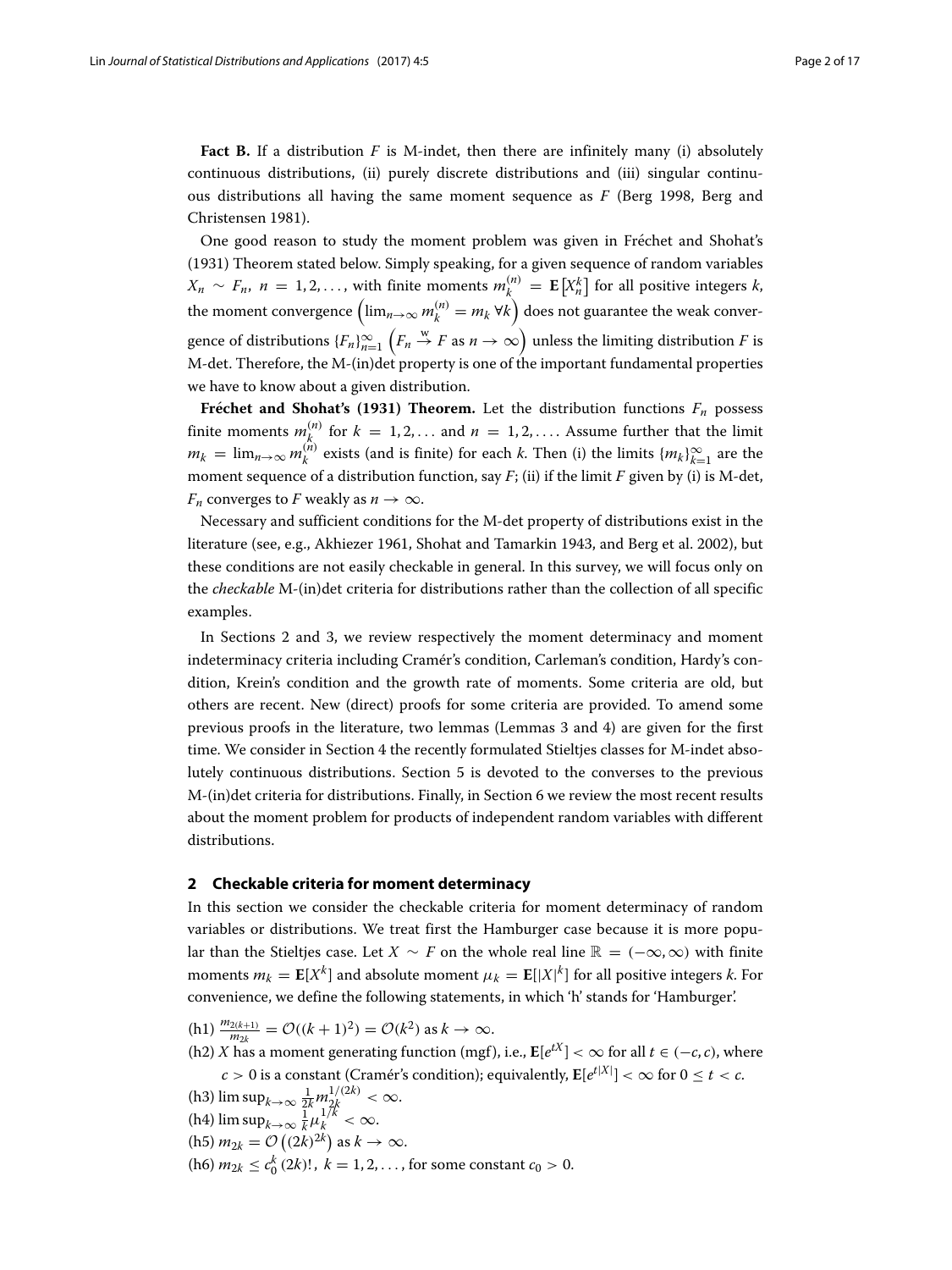(h7) 
$$
C[F] \equiv \sum_{k=1}^{\infty} m_{2k}^{-1/(2k)} = \infty
$$
 (Carleman's (1926) condition).  
(h8) *X* is M-det on R.

<span id="page-2-0"></span>**Theorem 1** *Under the above settings, if*  $X \sim F$  *on* R *satisfies one of the conditions (h1) through (h7), then X is M-det on* R*. Moreover, (h1) implies (h2), (h2) through (h6) are equivalent, and (h6) implies (h7). In other words, the following chain of implications holds:*  $(h1) \implies (h2) \Longleftrightarrow (h3) \Longleftrightarrow (h4) \Longleftrightarrow (h5) \Longleftrightarrow (h6) \implies (h7) \implies (h8).$ 

We keep the term  $k + 1$  in (h1) because it arises naturally in many examples. The first implication in Theorem [1](#page-2-0) was given in Stoyanov et al. [\(2014\)](#page-16-2) recently, while the rest, more or less, are known in the literature. The Carleman quantity *C*[*F*] in (h7) is calculated from all even order moments of *F*. Theorem [1](#page-2-0) contains most checkable criteria for moment determinacy in the Hamburger case.

**Remark 1** *Some other M-det criteria exist in the literature, but they are seldom used. See, for example, (ha) and (hb) below: (h2) X has a mgf (Cramér's condition)*  $\iff$  (ha)  $\sum_{k=1}^{\infty} \frac{m_{2k}}{(2k)!} x^{2k}$  converges in an interval  $|x| < x_0$  (Chow and Teicher [1997,](#page-15-11) p. 301)  $\implies$  (hb)  $\sum_{k=1}^{\infty} \frac{\dot{m_k}}{k!} x^k$  *converges in an interval*  $|x| < x_0$  (Billingsley [1995,](#page-15-12) p. 388)  $\implies$  (h7)  $C[F] = \sum_{k=1}^{\infty} m_{2k}^{-1/(2k)} = ∞$  (Carleman's condition)  $\Longrightarrow$  (h8) X is M-det on  $\mathbb{R}$ .

*It might look strange that the convergence of subseries in the above (ha) implies the convergence of the whole series in (hb), but remember that the convergence in (ha) holds true for all x in a neighborhood of zero, not just for a fixed x.* Billingsley [\(1995\)](#page-15-12) *proved the implication that (hb)* =⇒ *(h8) by a version of analytic continuation of characteristic function, but it is easy to see that (hb) also implies (h7) and hence X is M-det on* R.

In Theorem [1,](#page-2-0) Carleman's condition (h7) is the weakest checkable condition for *X* to be M-det on  $\mathbb R$ . To prove Carleman's criterion that (h7) implies (h8), we may apply the approach of quasi-analytic functions (Carleman [1926,](#page-15-10) Koosis [1988\)](#page-15-13), or the approach of Lévy distance (Klebanov and Mkrtchyan [1985\)](#page-15-14). For the latter, we recall the following result.

**Klebanov and Mkrtchyan's [\(1985\)](#page-15-14) Theorem.** Let *F* and *G* be two distribution functions on R and let their first 2*n* moments exist and coincide:  $m_k(F) = m_k(G) = m_k$ ,  $k = 1, 2, \ldots, 2n \ (n \geq 2).$  Denote the sub-quantity  $C_n = \sum_{k=1}^n m_{2k}^{-1/(2k)}$ . Then

$$
L(F, G) \le c_2 \frac{\log(1 + C_{n-1})}{(C_{n-1})^{1/4}},
$$

where  $L(F, G)$  is the Lévy distance and  $c_2 = c_2(m_2)$  depends only on  $m_2$ . Therefore, Carleman's condition (h7) implies that  $F = G$  by letting  $n \to \infty$  in Klebanov and Mkrtchyan's [\(1985\)](#page-15-14) Theorem. It worths mentioning that Carleman's condition is sufficient, but not necessary, for a distribution to be M-det. For this, see Heyde [\(1963b\)](#page-15-15), Stoyanov and Lin [\(2012,](#page-16-3) Remarks *5* and *7*) or Stoyanov [\(2013,](#page-16-4) Section 11).

On the other hand, the statement (h1) in Theorem [1](#page-2-0) is the strongest checkable condition for  $X$  to be M-det on  $\mathbb R$ , which means that the growth rate of even order moments is less than or equal to two. The condition (h1) however has its advantage: for some cases,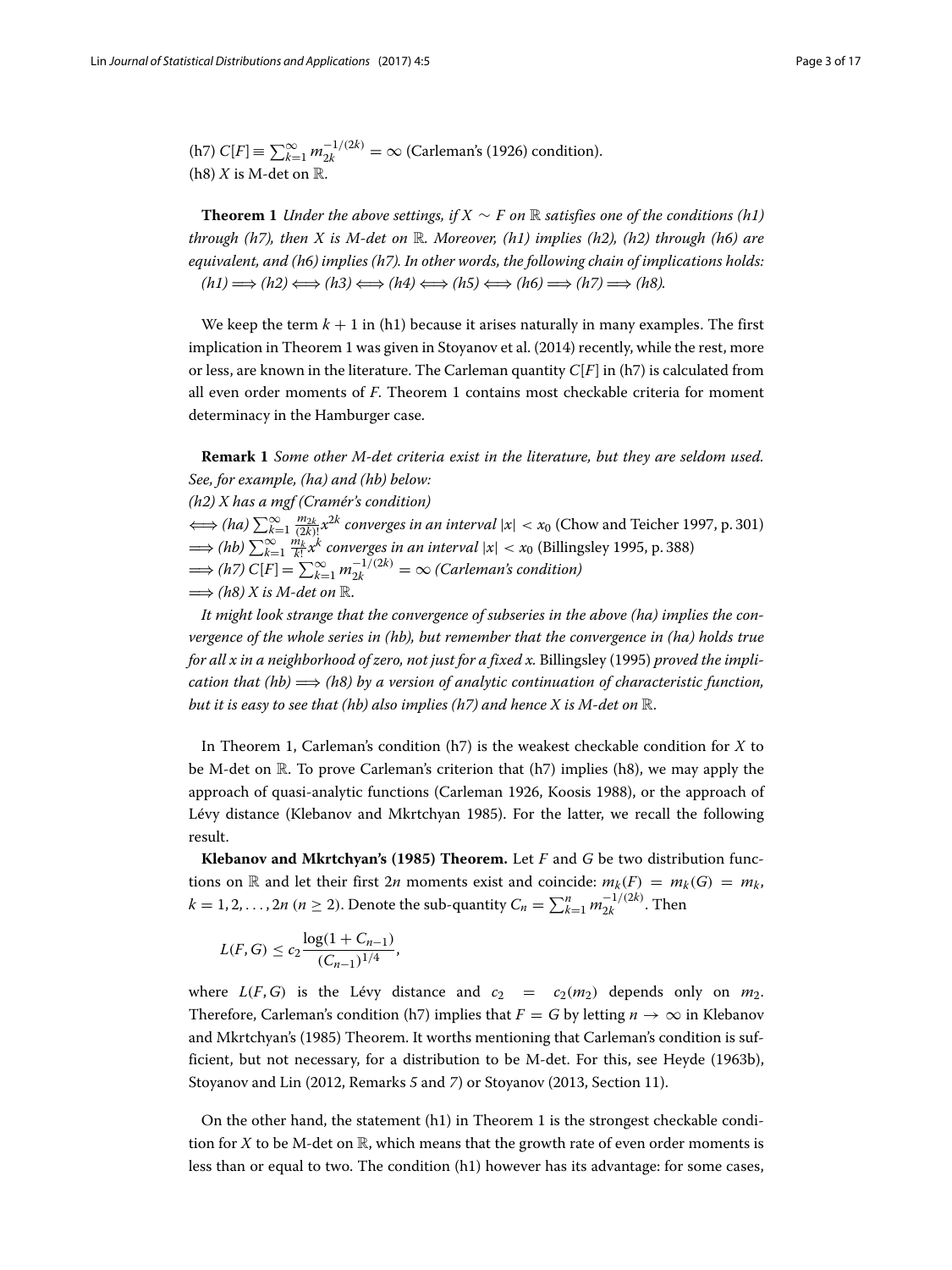it is easy to estimate the growth rate (see the example below), because the common factors in the two even order moments,  $m_{2(k+1)}$  and  $m_{2k}$ , can be cancelled out as *n* tends to infinity.

**Example 1** *Consider the double generalized gamma random variable*  $\xi \sim DGG(\alpha, \beta, \gamma)$ *with density function*  $f(x) = c|x|^{\gamma-1} \exp[-\alpha |x|^{\beta}]$ ,  $x \in \mathbb{R}$ , where  $\alpha, \beta, \gamma > 0, f(0) = 0$  if  $\gamma \neq 1$ , and  $c = \beta \alpha^{\gamma/\beta}/(2\Gamma(\gamma/\beta))$  *is the norming constant. Then the nth power*  $\xi^n$  *is M-det if*  $1 \le n \le \beta$ . To see this known result, we calculate the ratio of even order moments of  $\xi^n$ :

$$
\frac{\mathbf{E}[\xi^{2n(k+1)}]}{\mathbf{E}[\xi^{2nk}]} = \frac{\Gamma((\gamma + 2n(k+1))/\beta)}{\alpha^{2n/\beta}\Gamma((\gamma + 2nk)/\beta)} \approx (2n/(\alpha\beta))^{2n/\beta} (k+1)^{2n/\beta} \text{ as } k \to \infty,
$$

*by using the approximation of the gamma function:*  $\Gamma(x) \approx \sqrt{2\pi} x^{x-1/2} e^{-x}$  *as*  $x \to \infty$ . *Therefore,*  $\xi^n$  *is M-det if*  $n \leq \beta$ *, by the criterion (h1). In fact, for odd integer*  $n \geq 1$ *,*  $\xi^n$  *is M-det iff n* <sup>≤</sup> <sup>β</sup>, *and for even integer n* <sup>≥</sup> 2, <sup>ξ</sup> *<sup>n</sup> is M-det iff n* <sup>≤</sup> <sup>2</sup>β, *regardless of parameter* γ . *For further results about this distribution and its extensions, see* Lin and Huang (1997)*,* Pakes et al. [\(2001\)](#page-16-5) *and* Pakes [\(2014,](#page-16-6) Theorem 8.3)*, as well as Examples* [3](#page-13-0) *and* [5](#page-14-0) *below.*

**Remark 2** *We give here a direct proof of the equivalence of statements (h2), (h3) (h5) and (h6). First, for any nonnegative X*, *we have the equivalence of the following four statements (to be shown later):*

 $\mathbf{E}[e^{c\sqrt{X}}] < \infty$  for some constant  $c > 0$ *iff*  $m_k \leq c_0^k(2k)!$ ,  $k = 1, 2, \ldots$ , for some constant  $c_0 > 0$ *iff* lim  $\sup_{k\to\infty} \frac{1}{k} m_k^{1/(2k)} < \infty$  $\textit{iff } m_k = \mathcal{O}\left(k^{2k}\right)$  as  $k \to \infty$ .

 $\int_{0}^{\infty}$  *Next, consider a general X with*  $\mathbf{E}[e^{t|X|}] < \infty$  for  $0 \le t < c$ , namely,  $\mathbf{E}[e^{t\sqrt{|X|^2}}] < \infty$  for *some constant t* > 0*. Then the kth moment of* |*X*| <sup>2</sup> *is exactly the* 2*kth moment of X and we have immediately the following equivalences (by taking* |*X*| <sup>2</sup> *as the above nonnegative X): (h2) X has a mgf*

*iff (h6)*  $m_{2k} \leq c_0^k(2k)!$  ,  $k = 1, 2, \ldots$  , for some constant  $c_0 > 0$  $\int_{\mathcal{H}} \limsup_{k \to \infty} \frac{1}{k} m_{2k} 1/(2k) < \infty$  (iff (h3)  $\limsup_{k \to \infty} \frac{1}{2k} m_{2k}^{1/(2k)} < \infty$ ) *iff*  $m_{2k} = \mathcal{O}(k^{2k})$  *as*  $k \to \infty$  (*iff* (*h5*)  $m_{2k} = \mathcal{O}((2k)^{2k})$  *as*  $k \to \infty$ ).

We now present the checkable M-det criteria in the Stieltjes case. Consider *X* ∼ *F* on  $\mathbb{R}_+ = [0, \infty)$  with finite  $m_k = \mu_k = \mathbb{E}[X^k]$  for all positive integers *k*, and define the following statements, in which 's' stands for 'Stieltjes'.  $($ s1 $) \frac{m_{k+1}}{m_k} = \mathcal{O}((k+1)^2) = \mathcal{O}(k^2)$  as  $k \to \infty$ . (s2) <sup>√</sup>*<sup>X</sup>* has a mgf (Hardy's condition), i.e., **<sup>E</sup>**[*e<sup>c</sup>* <sup>√</sup>*X*] <sup>&</sup>lt; <sup>∞</sup> for some constant *<sup>c</sup>* <sup>&</sup>gt; 0. (s3)  $\limsup_{k\to\infty} \frac{1}{k} m_k^{1/(2k)} < \infty$ .  $(s4)$   $m_k = \mathcal{O}(k^{2k})$  as  $k \to \infty$ .  $($ s5 $)$   $m_k \leq c_0^k$   $(2k)!$ ,  $k = 1, 2, \ldots$ , for some constant  $c_0 > 0$ .  $f(\text{so}) C[F] = \sum_{k=1}^{\infty} m_k^{-1/(2k)} = \infty$  (Carleman's condition). (s7) *X* is M-det on  $\mathbb{R}_+$ .

<span id="page-3-0"></span>**Theorem 2** *Under the above settings, if*  $X \sim F$  *on*  $\mathbb{R}_+$  *satisfies one of the conditions*  $(s1)$  through  $(s6)$ , then X is M-det on  $\mathbb{R}_+$ . Moreover,  $(s1)$  implies  $(s2)$ ,  $(s2)$  through  $(s5)$  are *equivalent, and (s5) implies (s6). In other words, the following chain of implications holds:*  $(s1) \longrightarrow (s2) \Longleftrightarrow (s3) \Longleftrightarrow (s4) \Longleftrightarrow (s5) \Longrightarrow (s6) \Longrightarrow (s7).$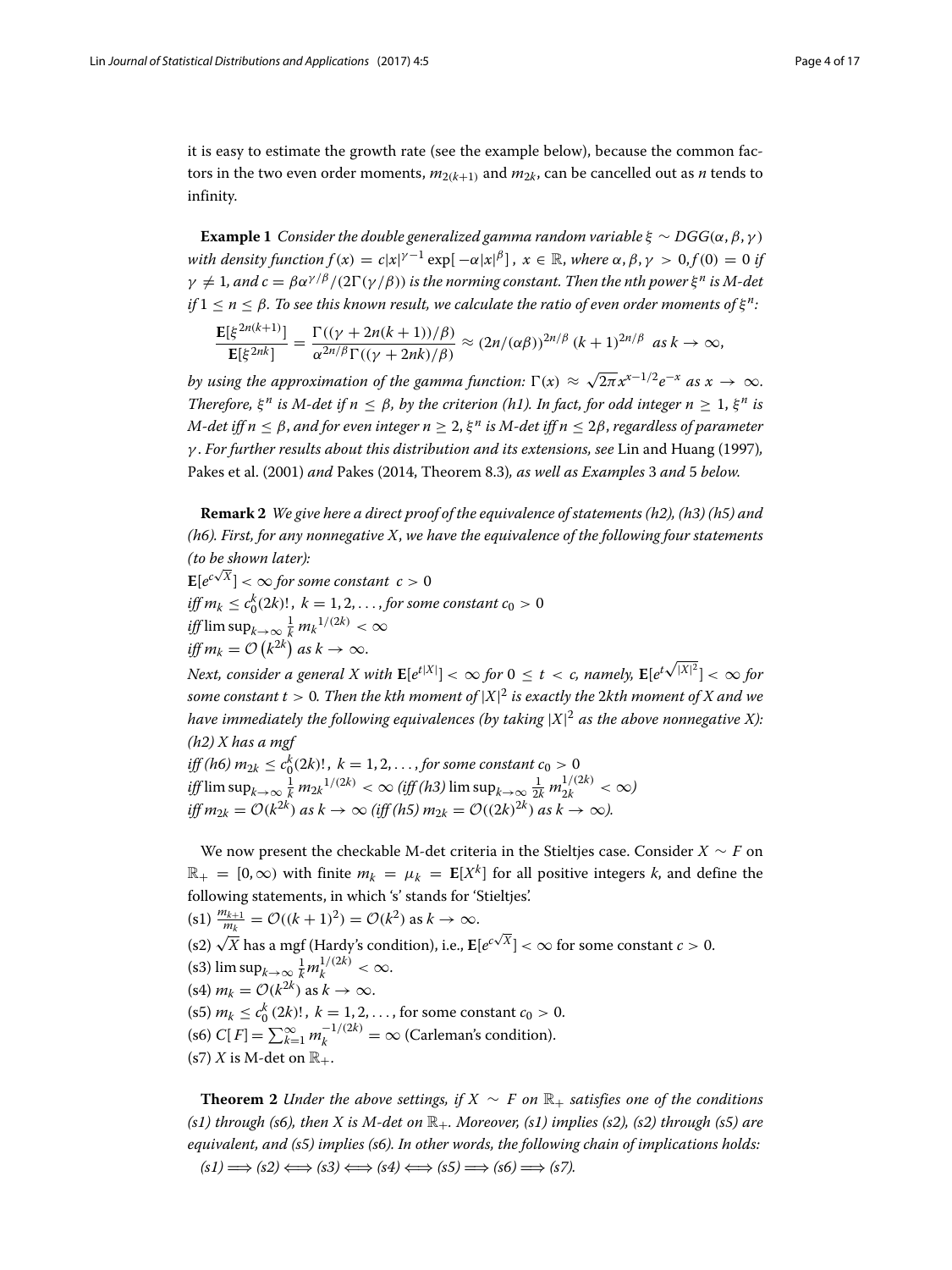The first implication above was given in Lin and Stoyanov [\(2015\)](#page-16-7). Note that the moment conditions here are in terms of moments of all positive (integer) orders, rather than even order moments as in the Hamburger case. For example, the statement (s1) means that the growth rate of all moments (not only for even order moments) is less than or equal to two. Like Theorem [1,](#page-2-0) Theorem [2](#page-3-0) contains most checkable criteria for moment determinacy in the Stieltjes case. Hardy [\(1917,](#page-15-16) [1918\)](#page-15-17) proved that (s2) implies (s7) by two different approaches. Surprisingly, Hardy's criterion has been ignored for about one century since publication. The following new characteristic properties of (s2) are given in Stoyanov and Lin [\(2012\)](#page-16-3), from which the equivalence of (s2) through (s5) follows immediately.

<span id="page-4-1"></span>**Lemma 1** *Let a be a positive constant and X be a nonnegative random variable.*

*(i)* If  $\mathbf{E}[\exp(cX^a)] < \infty$  for some constant  $c > 0$ , then  $m_k \leq \Gamma(k/a + 1)c_0^k$ ,  $k = 1, 2, ...,$ *for some constant*  $c_0 > 0$ .

*(ii)* Conversely, if, in addition,  $a \leq 1$ , and  $m_k \leq \Gamma(k/a + 1)c_0^k$ ,  $k = 1, 2, \ldots$ , for some *constant c*<sub>0</sub> > 0, *then*  $\mathbf{E}[\exp(cX^a)] < \infty$  *for some constant c* > 0*.* 

<span id="page-4-3"></span>**Corollary 1** *Let*  $a \in (0,1]$  *and*  $X \ge 0$ *. Then*  $\mathbf{E}[\exp(cX^a)] < \infty$  for some constant  $c > 0$ *iff*  $m_k \leq \Gamma(k/a + 1)c_0^k$ ,  $k = 1, 2, ...,$  *for some constant*  $c_0 > 0$ .

<span id="page-4-2"></span>**Lemma 2** *Let a be a positive constant and X be a nonnegative random variable. Then*  $\limsup_{k\to\infty}\frac{1}{k}m_k^{a/k}<\infty$  iff  $m_k\leq \Gamma(k/a+1) c_0^k$ ,  $k=1,2,\ldots$  for some constant  $c_0>0$ .

<span id="page-4-0"></span>**Corollary 2** *Let*  $a \in (0,1]$  *and*  $X \ge 0$ *. Then*  $\mathbf{E}[\exp(cX^a)] < \infty$  for some constant  $c > 0$ *iff*  $\limsup_{k\to\infty} \frac{1}{k} m_k^{a/k} < \infty$ .

We mention that for any nonnegative *X*, its mgf exists iff  $\limsup_{k\to\infty} \frac{1}{k} m_k^{1/k} < \infty$  due to Corollary [2.](#page-4-0) This in turn implies the equivalence of (h2) and (h4) in Theorem [1](#page-2-0) for the Hamburger case. More general results in terms of absolute moments are given below. For easy comparison, some statements are repeated here.

**Equivalence Theorem A** (Hamburger case). Let  $p \geq 1$  be a constant and the random variable *X* ∼ *F* on ℝ. Denote  $m_k = \mathbf{E}[X^k]$  for integer  $k \geq 1$  and let  $\mu_\ell = \mathbf{E}[|X|^\ell] < \infty$  for all  $\ell > 0$ . Then the following statements are equivalent:

(a) *X* satisfies Cramér's condition, namely, the moment generating function of *X* exists.

- (b)  $\mu_k \le c_0^k k!$ ,  $k = 1, 2, ...,$  for some constant  $c_0 > 0$ .
- (c)  $\mu_{pk} \le c_0^k \Gamma(pk + 1), k = 1, 2, ...,$  for some constant  $c_0 > 0$ .
- (d)  $\limsup_{k \to \infty} \frac{1}{pk} \mu_{pk}^{1/(pk)} < \infty$ .
- (e)  $m_{2k} \le c_0^k(2k)!$ ,  $k = 1, 2, \ldots$ , for some constant  $c_0 > 0$ .
- (f)  $\limsup_{k\to\infty} \frac{1}{2k} m_{2k}^{1/(2k)} < \infty$ .

*Proof* The equivalence of (a), (b), (e) and (f) was given in Theorem [1.](#page-2-0) To prove the remaining relations, denote  $X_* = |X|$  and write  $Y_p = X_*^p$  and  $v_{k,p} = \mathbf{E}\left[Y_p^k\right] = \mu_{pk}$ . Then note further that  $\mathbf{E}\left[e^{cX_*}\right] = \mathbf{E}\left[e^{c(Y_p)^{1/p}}\right] < \infty$  for some constant  $c > 0$  iff  $\nu_{k,p} \leq$  $c_0^k \Gamma(pk + 1)$ ,  $k = 1, 2, \ldots$ , for some constant  $c_0 > 0$  (by taking  $a = 1/p$  and  $X = Y_p$  in Lemma [1\)](#page-4-1) iff (c) holds true. On the other hand,  $v_{k,p} \le c_0^k \Gamma(pk + 1), k = 1, 2, ...,$  for some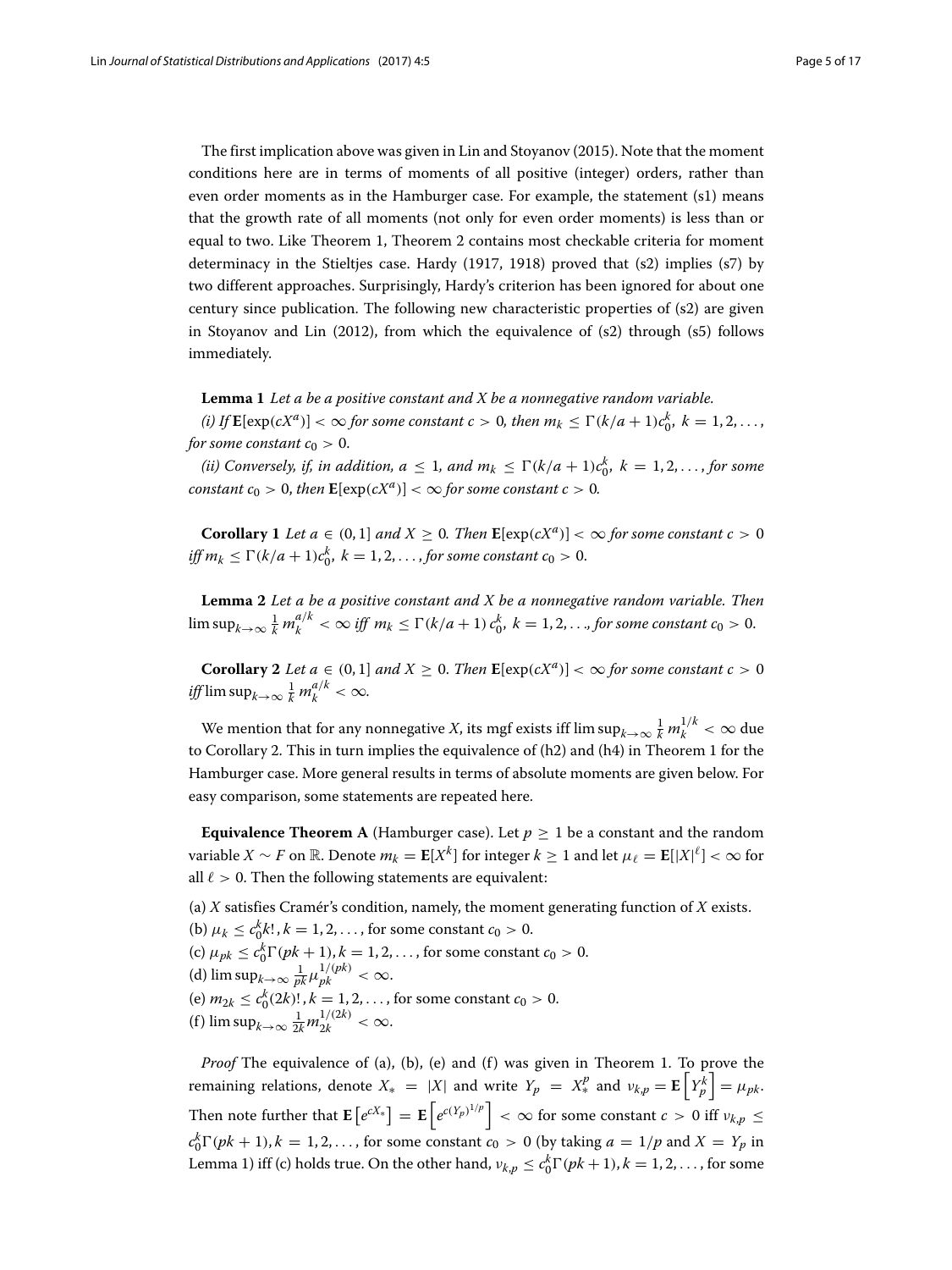constant  $c_0 > 0$  iff  $\limsup_{k \to \infty} \frac{1}{k} v_{k,p}^{1/(pk)} < \infty$  (by Lemma [2\)](#page-4-2) iff (d) holds true. The proof is complete.  $\Box$ 

The above statements (e) and (f) are special cases of (c) and (d) with  $p = 2$ , respectively. Similarly, we give the following equivalence theorem without proof for Stieltjes case.

**Equivalence Theorem B** (Stieltjes case). Let  $p \ge 1$  be a constant. Let the random variable  $0 \le X \sim F$  on  $\mathbb{R}_+$  with finite  $m_k = \mu_k = \mathbb{E}[X^k]$  for all integers  $k \ge 1$ . Then the following statements are equivalent:

(a) *X* satisfies Hardy's condition, namely, the moment generating function of  $\sqrt{X}$  exists. (b)  $\mu_k \le c_0^k(2k)!$ ,  $k = 1, 2, ...,$  for some constant  $c_0 > 0$ . (c)  $\mu_{pk} \le c_0^k \Gamma(2pk + 1), k = 1, 2, ...,$  for some constant  $c_0 > 0$ . (d)  $\limsup_{k\to\infty} \frac{1}{pk} \mu_{pk}^{1/(2pk)} < \infty$ . (e)  $\limsup_{k \to \infty} \frac{1}{k} \mu_k^{1/(2k)} < \infty$ .

# <span id="page-5-0"></span>**3 Checkable criteria for moment indeterminacy**

In this section we consider the checkable criteria for moment indeterminacy. Krein [\(1945\)](#page-16-8) proved the following remarkable criterion in the Hamburger case.

**Krein's Theorem.** Let  $X \sim F$  on  $\mathbb{R}$  have a positive density function f and finite moments of all positive orders. Assume further that the Lebesgue logarithmic integral

$$
K[f] \equiv \int_{-\infty}^{\infty} \frac{-\log f(x)}{1 + x^2} dx < \infty. \tag{1}
$$

Then *F* is M-indet on R.

We call the logarithmic integral  $K[f]$  in (1) the Krein integral for the density  $f$ . Graffi and Grecchi [\(1978\)](#page-15-18) as well as Slud [\(1993\)](#page-16-9) proved independently the counterpart of Krein's Theorem for the Stieltjes case by the method of symmetrization of a distribution on  $\mathbb{R}_+$ . To give a constructive and complete proof, we however need Lemma [3](#page-5-1) below (see, e.g., Lin [1997,](#page-16-10) Theorem [3,](#page-6-0) and Rao et al. [2009,](#page-16-11) Remark 8).

**Graffi, Grecchi and Slud's Theorem.** Let  $X \sim F$  on  $\mathbb{R}_+$  have a positive density function *f* and finite moments of all positive orders. Assume further that the integral

$$
K[f] = \int_0^\infty \frac{-\log f(x^2)}{1 + x^2} dx < \infty. \tag{2}
$$

Then *F* is M-indet on  $\mathbb{R}_+$  and hence M-indet on  $\mathbb{R}$ .

<span id="page-5-1"></span>**Lemma 3** *Let Y have a symmetric distribution G with density g and finite moments of all positive orders. If the integral*

$$
K[g] = \int_{-\infty}^{\infty} \frac{-\log g(x)}{1+x^2} dx < \infty,
$$

*then there exists a symmetric distribution*  $G_* \neq G$  *having the same moment sequence as G.* 

*Proof* By the assumptions of the lemma, there exists a complex-valued function  $\phi$  such that  $|\phi| = g$  (in the sense of almost everywhere) and

$$
\int_{-\infty}^{\infty} \phi(x)e^{itx} dx = 0, \quad t \ge 0
$$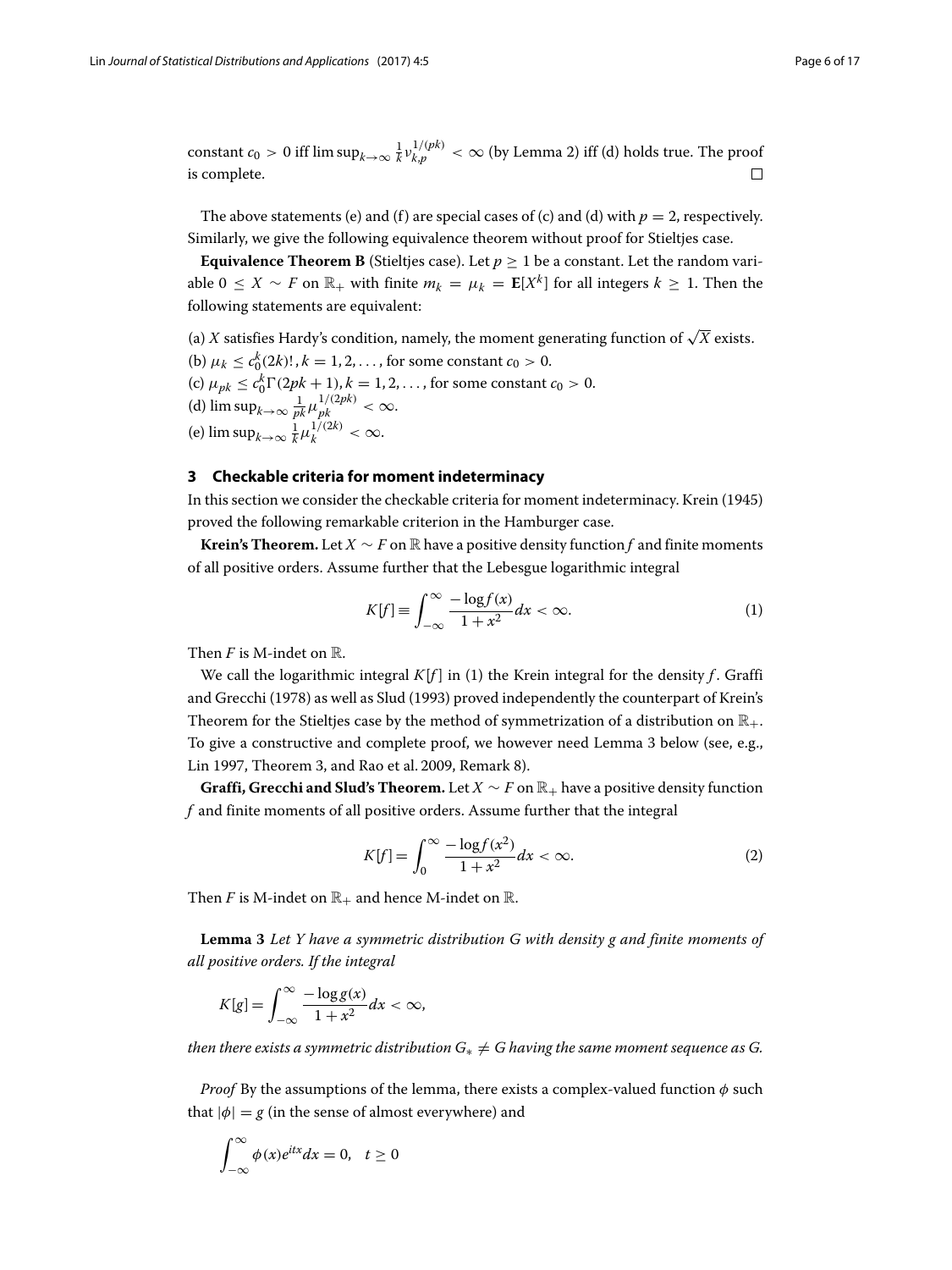(see the proof of Theorem [1](#page-2-0) in Lin [1997](#page-16-10) for details, and Garnett [1981,](#page-15-19) p. 66, for the construction of  $\phi$ ). The last equality implies that

$$
\int_{-\infty}^{\infty} x^k \phi(x) e^{itx} dx = 0, \ t \ge 0, \ k = 0, 1, 2, \ldots
$$

In particular,

$$
\int_{-\infty}^{\infty} x^k \phi(x) dx = 0, \quad k = 0, 1, 2, \dots
$$

Let  $\phi = \phi_1 + i\phi_2$ , then both  $\phi_j$  are real and  $|\phi_j| \leq g$ . We have

$$
\int_{-\infty}^{\infty} x^k \phi_j(x) dx = 0, j = 1, 2, k = 0, 1, 2, ....
$$

We split the rest of the proof into three cases:

(i)  $\phi_1 \neq 0$ ,  $\phi_2 = 0$ , (ii)  $\phi_1 = 0$ ,  $\phi_2 \neq 0$ , and (iii)  $\phi_1 \neq 0$ ,  $\phi_2 \neq 0$ .

(i) If  $\phi_1$  is odd, then for each  $t > 0$ , the function  $\phi_*(x) := \phi_1(x) \sin(tx)$  is even and

$$
\int_{-\infty}^{\infty} x^k \phi_*(x) dx = 0, k = 0, 1, 2, \dots
$$

Take  $g_* = g + \phi_* \neq g$ . Then  $g_* \geq 0$  is even and has the same moment sequence as *g*. On the other hand, if  $\phi_1$  is not odd, then let first  $\ell(x) = \frac{1}{2} [\phi_1(x) + \phi_1(-x)]$  which is even and satisfies

$$
\int_{-\infty}^{\infty} x^k \ell(x) dx = 0, k = 0, 1, 2, \dots
$$

Next, take  $g_* = g + \ell \neq g$ , which has the same moment sequence as *g*.

(ii) The proof of this case is similar to that of case (i).

(iii) If one  $\phi_j$  is not odd, then it is done as in (i) (by taking  $\ell(x) = \frac{1}{2} [\phi_j(x) + \phi_j(-x)]$ and  $g_* = g + \ell$ ). Suppose now that both  $\phi_j$  are odd, then, by the definition of  $\phi$ , we further have  $\int_{-\infty}^{\infty} \phi(x) e^{itx} dx = 0 \ \forall \ t \in \mathbb{R}$ . Let  $t > 0$  be fixed and define the function  $\psi(x) = \phi_1(x) \sin(tx) + \phi_2(x) \cos(tx)$  (the imaginary part of  $\phi(x)e^{itx}$ ), then

$$
\int_{-\infty}^{\infty} x^k \psi(x) dx = 0, \ \int_{-\infty}^{\infty} x^k \psi(-x) dx = 0, \ k = 0, 1, 2, \ldots
$$

Take  $m(x) = \frac{1}{2} [\psi(x) + \psi(-x)] = \phi_1(x) \sin(tx) \neq 0$ , which is even and satisfies

$$
\int_{-\infty}^{\infty} x^k m(x) dx = 0, k = 0, 1, 2, \ldots
$$

We have  $g_* = g + m \neq g$ , which is nonnegative and has the same moment sequence as *g*. The proof is complete.  $\Box$ 

It should be noted that in the logarithmic integral (2), the argument of the density function *f* is *x*<sup>2</sup> rather than *x* as in (1). Recently, Pedersen [\(1998\)](#page-16-12) improved Krein's Theorem by the concept of positive lower uniform density sets and proved that it suffices to calculate the Krein integral over the two-sided tail of the density function (instead of the whole line).

<span id="page-6-0"></span>**Theorem 3** (Pedersen [1998\)](#page-16-12)*. Let X* <sup>∼</sup> *F on* <sup>R</sup> *have a density function f and finite moments of all positive orders. Assume further that the integral*

$$
K[f] = \int_{|x| \ge c} \frac{-\log f(x)}{1 + x^2} dx < \infty \text{ for some } c \ge 0. \tag{3}
$$

*Then X is M-indet on* R*.*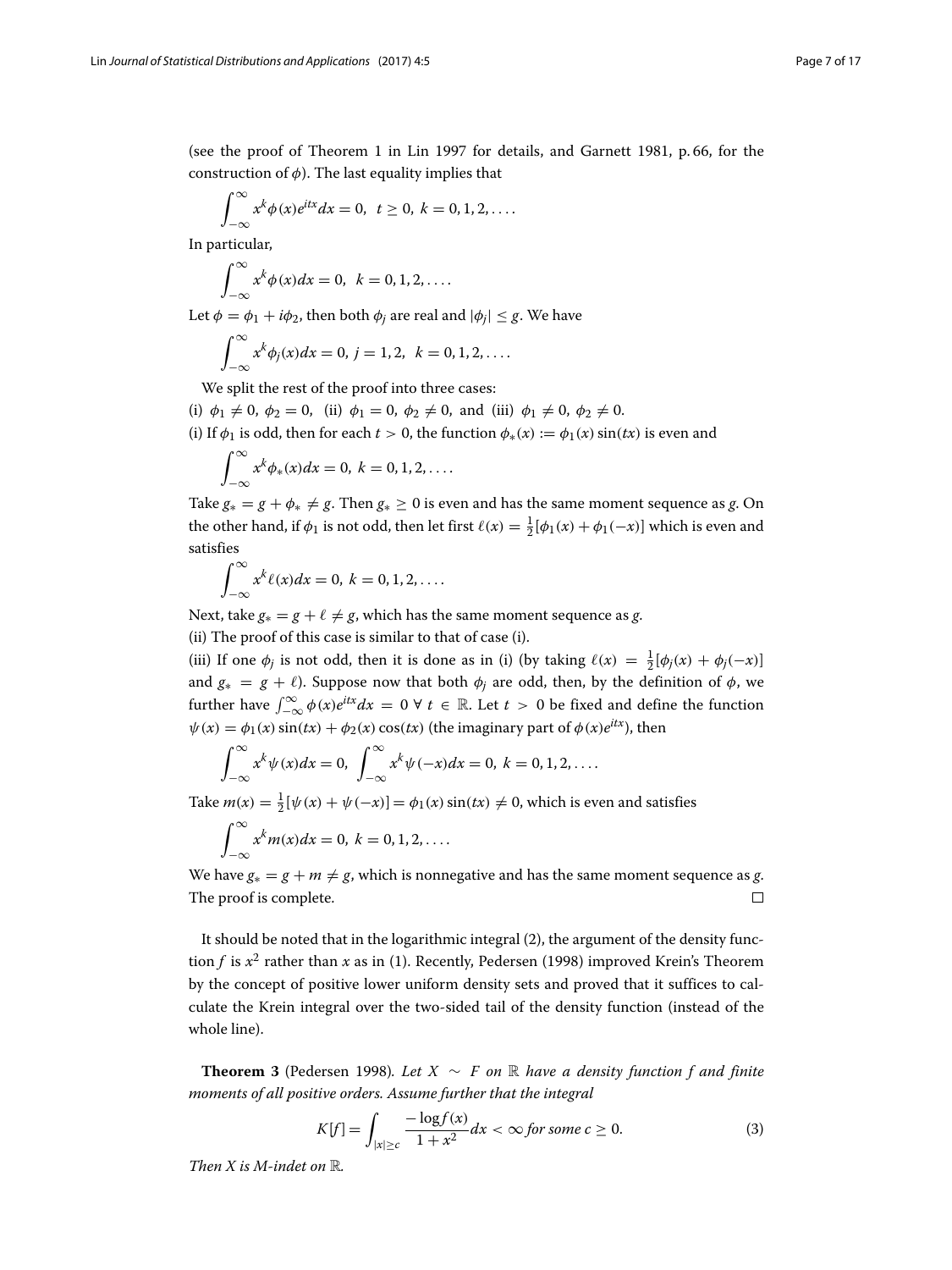See also Hörfelt [\(2005\)](#page-15-20) for Theorem [3](#page-6-0) with a different proof (provided by H.L. Pedersen). Pedersen [\(1998\)](#page-16-12) also showed by giving an example that Krein's condition (1) is sufficient, but not necessary, for a distribution to be M-indet. This corrected the statement (2) in Leipnik [\(1981\)](#page-16-13) about Krein's condition. On the other hand, Pakes [\(2001\)](#page-16-14) and Hörfelt [\(2005\)](#page-15-20) pointed out the counterpart of Pedersen's Theorem for the Stieltjes case. To prove this result, we need Lemma [4](#page-7-0) below.

<span id="page-7-1"></span>**Theorem 4** (Pakes [2001](#page-16-14), Hörfelt [2005\)](#page-15-20). Let  $X \sim F$  on  $\mathbb{R}_+$  have a density function f and *finite moments of all positive orders. Assume further that the integral*

$$
K[f] = \int_{x \ge c} \frac{-\log f(x^2)}{1 + x^2} dx < \infty \text{ for some } c \ge 0. \tag{4}
$$

*Then X is M-indet on*  $\mathbb{R}_+$  *and hence M-indet on*  $\mathbb{R}$ *.* 

<span id="page-7-0"></span>**Lemma 4** *Let*  $0 \leq X \sim F$  *with density f and finite moments of all positive orders. Let Y* ∼ *G* with density g be the symmetrization of  $\sqrt{X}$ . If for some  $c > 0$ ,

$$
K[g] = \int_{|x| \ge c} \frac{-\log g(x)}{1 + x^2} dx < \infty,
$$

*then X* is *M*-indet on  $\mathbb{R}_+$ *.* 

*Proof* Under the condition on the logarithmic integral of *g*, Pedersen [\(1998,](#page-16-12) Theorem 2.2) proved that the set of polynomials is not dense in  $L^1(\mathbb{R}, g(x)dx)$ . This implies that the set of polynomials is not dense in  $L^2(\mathbb{R}, g(x)dx)$  either (see, e.g., Berg and Christensen [1981,](#page-15-7) or Goffman and Pedrick [2002,](#page-15-21) p. 162). Then proceeding along the same lines as in the proof of Corollary [1](#page-4-3) in Slud [\(1993\)](#page-16-9), we conclude that the set of polynomials is not dense in  $L^2(\mathbb{R}, f(x)dx)$ . Therefore, *X* is M-indet on  $\mathbb{R}$ , which in turn implies that *X* is M-indet on  $\mathbb{R}_+$  due to Chihara's [\(1968\)](#page-15-5) result in Fact A above. The proof is complete.  $\Box$ 

Conversely, once we prove Theorem [4,](#page-7-1) we can extend Lemma [4](#page-7-0) as follows.

**Lemma 4<sup>∗</sup>.** If *X* ∼ *F* on R satisfies the conditions in Theorem [3,](#page-6-0) then  $X^2$  is M-indet.

*Proof* Apply Theorem [4](#page-7-1) above and Pakes et al.'s [\(2001\)](#page-16-5) Theorem [3\(](#page-6-0)i): If  $X \sim F$  on R satisfies condition (3), then the Krein integral  $K[f_2]$  in (4) of  $X^2$  is finite, where  $f_2$  is the density of  $X^2$ .  $\Box$ 

For the M-det case, a trivial analogue of Lemma [4](#page-7-0)∗ is the following.

**Lemma 4<sup>∗∗</sup>.** If *X* ~ *F* on R satisfies Carleman's condition (h7), then  $X^2$  satisfies Carleman's condition (s6) and is M-det on  $\mathbb{R}_+$ .

For simplicity, all the conditions (1) through (4) are called Krein's condition. For illustration of how to use Krein's and Hardy's criteria, we now recover Berg's [\(1988\)](#page-15-22) results using these powerful criteria (see also Prohorov and Rozanov [1969,](#page-16-15) p. 167, Pakes and Khattree [1992,](#page-16-16) Lin and Huang 1997, and Stoyanov [2000\)](#page-16-17).

<span id="page-7-2"></span>**Example 2** *Let X have a normal distribution and*  $\alpha > 0$ *. Then (i) the odd power*  $X^{2n+1}$  *is M-indet if*  $n \geq 1$ *, and (ii)*  $|X|^{\alpha}$  *is M-det iff*  $\alpha \leq 4$ *.* 

*Without loss of generality, we assume that X has a density*  $f(x) = \frac{1}{\sqrt{\pi}} \exp(-x^2)$ *,*  $x \in \mathbb{R}$ *, namely,* <sup>√</sup>2*X has a standard normal distribution. We discuss these results in three steps.*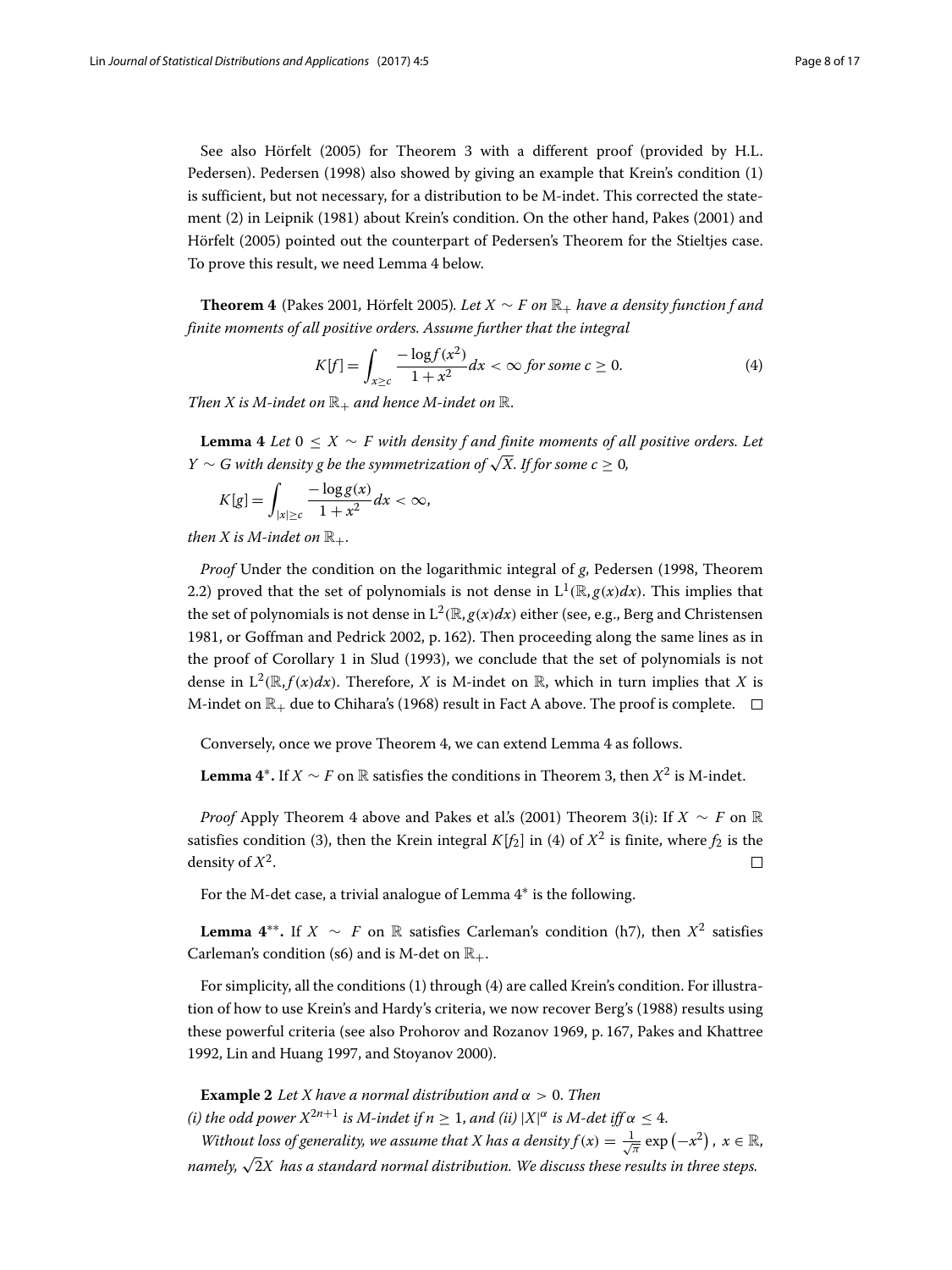*(I) Berg [\(1988\)](#page-15-22) proved the moment indeterminacy of distributions by giving examples. For part (i), he calculated first the density of*  $X^{2n+1}$ *:* 

$$
f_n(x) = \frac{1}{(2n+1)\sqrt{\pi}} |x|^{-2n/(2n+1)} \exp\left(-|x|^{2/(2n+1)}\right), x \in \mathbb{R},
$$

*and then constructed the density function*

$$
f_{r,n}(x) = f_n(x) \left\{ 1 + r \Big[ \cos \Big( \beta_n |x|^{2/(2n+1)} \Big) - \gamma_n \sin \Big( \beta_n |x|^{2/(2n+1)} \Big) \Big] \right\}
$$
  

$$
\equiv f_n(x) \{ 1 + r p_n(x) \}, x \in \mathbb{R},
$$

*where*  $|r| \le \sin \frac{\pi}{2(2n+1)}$ ,  $\beta_n = \tan \frac{\pi}{2n+1}$  and  $\gamma_\alpha = \cot \frac{\pi}{2(2n+1)}$ . It is seen that  $f_{r,n} \ne f_n$  if  $r \neq 0$  and  $n \geq 1$ , but  $f_{r,n}$  and  $f_n$  have the same moment sequence because the product *of the density fn and the function pn defined above has vanishing moments by a tedious calculation:*

$$
\int_{-\infty}^{\infty} x^k f_n(x) p_n(x) dx = 0, k = 0, 1, 2, \ldots
$$

*This proves part (i). Alternatively, we note however that the Krein integral*

$$
K[f_n] = \int_{-\infty}^{\infty} \frac{-\log f_n(x)}{1+x^2} dx = C + \int_{-\infty}^{\infty} \frac{|x|^{2/(2n+1)}}{1+x^2} dx < \infty \ (if \ n \ge 1),
$$

*which implies by Krein's Theorem that the odd power*  $X^{2n+1}$  *is M-indet if n* > 1. *(II) For part (ii), the density of*  $|X|^{\alpha}$  *is* 

$$
f_{\alpha}(x)=\frac{2}{\alpha\sqrt{\pi}}x^{1/\alpha-1}\exp(-x^{2/\alpha}), x\geq 0.
$$

*If* α > 4, *Berg constructed again the density function*

$$
f_{r,\alpha}(x) = f_{\alpha}(x) \left\{ 1 + r \left[ \cos \left( \beta_{\alpha} x^{2/\alpha} \right) - \gamma_{\alpha} \sin \left( \beta_{\alpha} x^{2/\alpha} \right) \right] \right\} \equiv f_{\alpha}(x) \left\{ 1 + r p_{\alpha}(x) \right\}, x \ge 0,
$$

*where*  $|r| \le \sin(\pi/\alpha)$ ,  $\beta_{\alpha} = \tan(2\pi/\alpha)$  *and*  $\gamma_{\alpha} = \cot(\pi/\alpha)$ . *Then*  $f_{r,\alpha} \neq f_{\alpha}$  *if*  $r \neq 0$  *and*  $\alpha > 4$ , *but*  $f_{r,\alpha}$  *and*  $f_{\alpha}$  *have the same moment sequence because* 

$$
\int_0^\infty x^k f_\alpha(x) p_\alpha(x) dx = 0, k = 0, 1, 2, \dots
$$

*Therefore,*  $|X|^{\alpha}$  *is M-indet if*  $\alpha > 4$ . *Again, we see that the Krein integral (in Stieltjes case)* 

$$
K[f_\alpha]=\int_0^\infty\frac{-\log f_\alpha\left(x^2\right)}{1+x^2}dx=C+\int_0^\infty\frac{x^{4/\alpha}}{1+x^2}dx<\infty \ (if\ \alpha>4).
$$

*So the required result follows immediately from Krein's criterion (4).* (III) For the rest of part (ii), Berg calculated the kth moment of  $|X|^{\alpha}$ :

$$
m_{\alpha,k} = \int_0^\infty x^k f_\alpha(x) dx = \frac{1}{\sqrt{\pi}} \Gamma\left(\frac{\alpha k + 1}{2}\right), k = 0, 1, 2, \dots
$$

*By Stirling's formula,*  $m_{\alpha,k}^{1/k} \approx ck^{\alpha/2}$  *as*  $k \to \infty$ *, and hence the Carleman quantity (in Stieltjes case) is equal to*

$$
C[f_{\alpha}] = \sum_{k=1}^{\infty} m_{\alpha,k}^{-1/(2k)} = \infty \ (if \alpha \leq 4).
$$

*This proves the necessary part of (ii). Instead, we note that if*  $\alpha \in (0, 2]$ , the mgf of  $|X|^{\alpha}$ *exists by its density function above, and hence* |*X*| <sup>2</sup><sup>α</sup> *is M-det by Hardy's criterion.*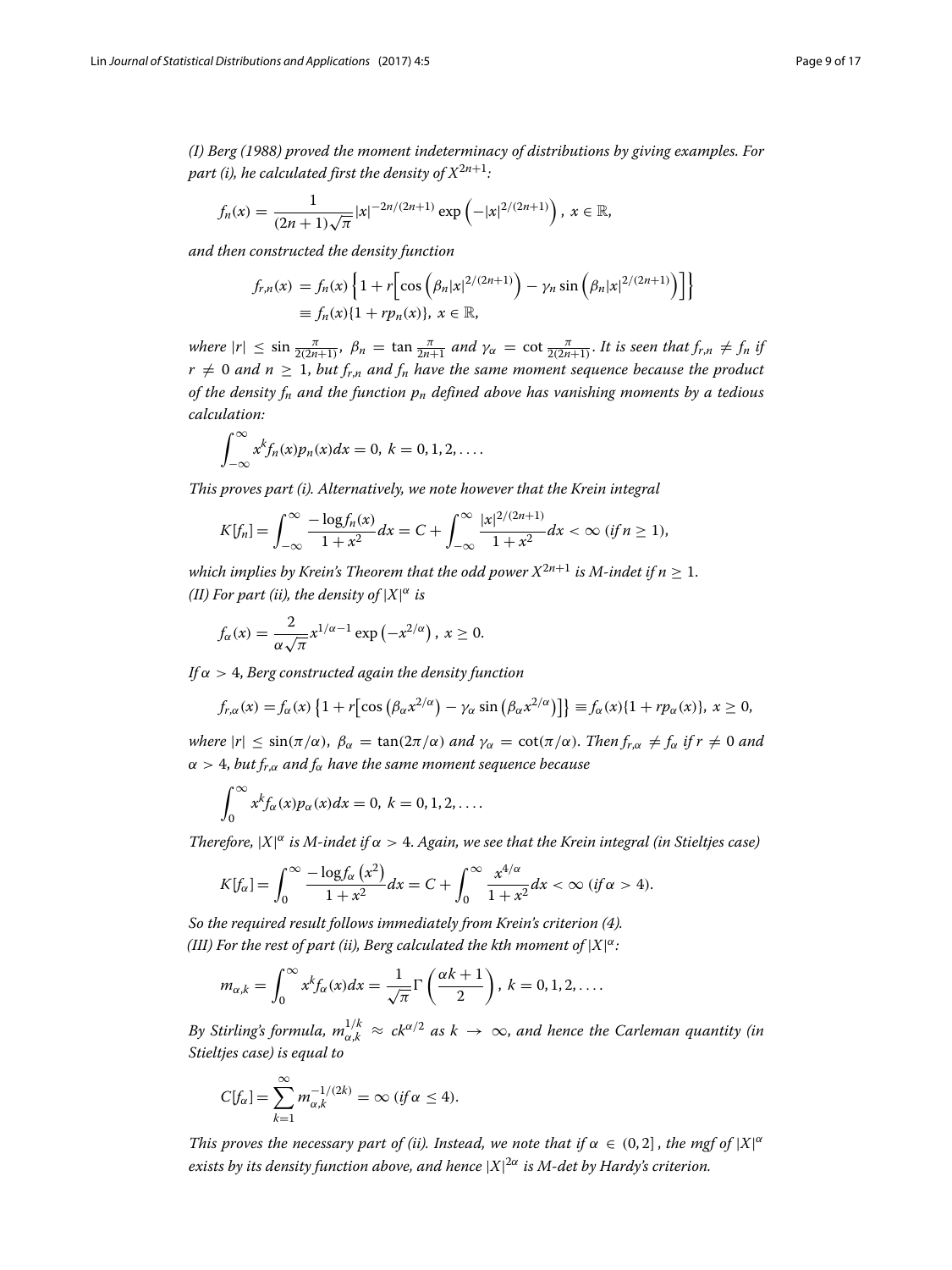There are some ramifications of the moment problem for normal random variables. For example, Slud [\(1993\)](#page-16-9) investigated the moment problem for polynomial forms in normal random variables, while Hörfelt [\(2005\)](#page-15-20) studied the moment problem for some Wiener functionals which extend Berg's results in Example [2.](#page-7-2) Besides, Lin and Huang (1997) treated the double generalized Gamma (DGG) distribution as an extension of the normal one and found the necessary and sufficient conditions for powers of DGG random variable to be M-det.

## <span id="page-9-0"></span>**4 Stieltjes classes for M-indet distributions**

Stieltjes [\(1894\)](#page-16-0) observed that some positive measures, e.g.,  $\mu(dx) = e^{-x^{1/4}} dx$  or  $x^{n-\log x} dx$ (*n* is an integer), are not unique by moments. This might be the starting point of T. J. Stieltjes to study the moment problem (see Kjeldsen [1993\)](#page-15-0). It was C. C. Heyde who first presented this phenomenon in probability language and proved in 1963 that the lognormal distribution is M-indet by giving the example described next. Consider the standard lognormal density

$$
f(x) = \frac{1}{\sqrt{2\pi}} x^{-1} \exp\left[-\frac{1}{2}(\log x)^2\right], x > 0,
$$

with moment sequence  $\{\exp(k^2/2)\}_{k=1}^{\infty}$ . Then, for each  $\varepsilon \in [-1, 1]$ ,

$$
\int_0^\infty f(x)[1+\varepsilon \sin(2\pi \log x)] x^k dx = \int_0^\infty f(x)x^k dx \ \forall \ k = 0, 1, 2, \dots
$$

because the product of the density  $f(x)$  and the function  $sin(2\pi log x)$  has vanishing moments:

$$
\int_0^\infty f(x)[\sin(2\pi \log x)] x^k dx = \frac{e^{k^2/2}}{\sqrt{2\pi}} \int_{-\infty}^\infty e^{-x^2/2} \sin(2\pi x) dx = 0 \ \forall \ k = 0, 1, 2, ....
$$

There are many other distributions having the same moment sequence as the above lognormal with mean  $\sqrt{e}$ , including (i) the ones with density *f* satisfying the functional equation:  $f(qx) = q^{-1/2}xf(x)$ , where  $q = 1/e \in (0, 1)$  (see, e.g., López-García [2011,](#page-16-18) Theorem [1\)](#page-2-0), or, more generally, (ii) the distributions *F* satisfying  $F(x)$  = *e*<sup>−1/2</sup>  $\int_0^{ex} u dF(u)$ ,  $x ≥ 0$  (Pakes [1996,](#page-16-19) Section 3). The latter showed that each such *F* corresponds to a finite measure in the interval (1/*e*, 1] and vice versa. Hence the cardinality of the set of all solutions to the functional equation is  $\aleph_2 = 2^{\mathbb{R}}$ . All these distributions are called the solutions to the lognormal moment problem (see also Chihara [1970,](#page-15-23) Leipnik [1982,](#page-16-13) Pakes [2007](#page-16-20) and Christiansen [2003\)](#page-15-24).

Recently, Stoyanov [\(2004\)](#page-16-21) formulated Stieltjes classes for M-indet absolutely continuous distributions as follows. Let *<sup>X</sup>* <sup>∼</sup> *<sup>F</sup>* have an M-indet distribution on <sup>R</sup> with density *<sup>f</sup>*. A Stieltjes class  $S$  for  $F$  is defined by

$$
\mathcal{S} = \mathcal{S}(f, p) = \{f_{\varepsilon} : f_{\varepsilon}(x) = f(x)[1 + \varepsilon p(x)], x \in \mathbb{R}, \varepsilon \in [-1, 1]\},\
$$

where *p* is a measurable function (called a perturbation function) such that  $|p(x)| \leq 1$  and

$$
\int_{-\infty}^{\infty} f(x)p(x)x^{k}dx = 0, k = 0, 1, 2, \dots
$$

We note that for a given M-indet distribution, the choice of the function *p* might not be unique. Besides the previous lognormal and normal results of Heyde [\(1963a\)](#page-15-25) and Berg [\(1988\)](#page-15-22), some other perturbation functions are given below: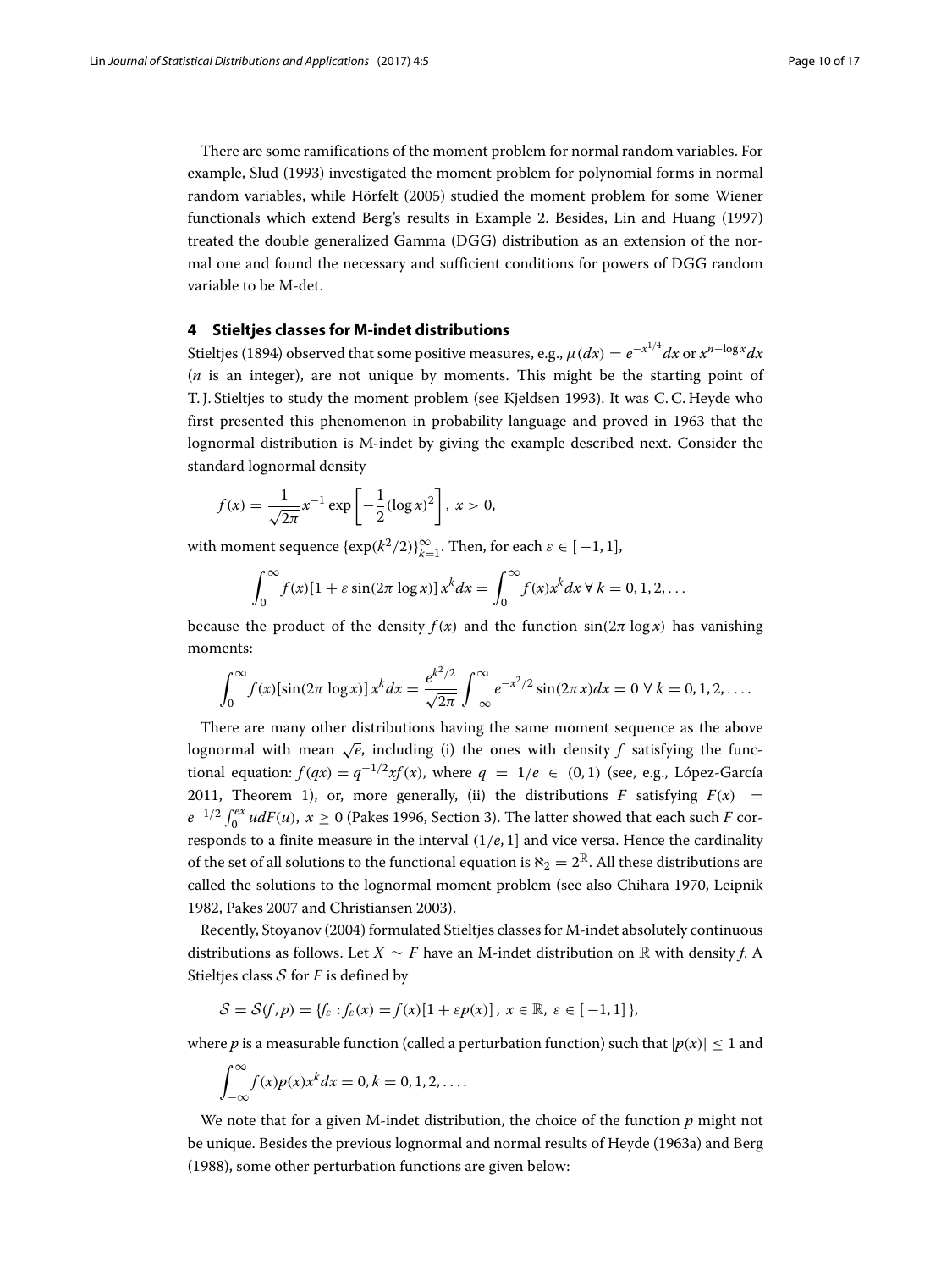- 1. If *X* has a generalized Weibull density  $f(x) = \frac{1}{24} \exp(-x^{1/4})$ ,  $x > 0$ , then  $p(x) = \sin(x^{1/4})$ ,  $x > 0$  (Stieltjes [1894,](#page-16-0) Serfling [1980\)](#page-16-22).
- 2. If *X* has a density function  $f(x) = cx^{-\log x}$ ,  $x > 0$ , where *c* is a norming constant, then we choose  $p(x) = \sin(2\pi \log x)$ ,  $x > 0$  (Stieltjes [1894\)](#page-16-0).
- 3. If X has a gamma density with parameter  $\alpha > 0$ , then  $X^{\beta}$  is M-indet provided  $\beta$  > max{2, 2 $\alpha$ }, and we can choose

$$
p(x) = \sin(\alpha \pi/\beta) \left[ \cos\left(\tan\left(\frac{\pi}{\beta}\right)x^{1/\beta}\right) - \cot(\alpha \pi/\beta) \sin(\tan(\frac{\pi}{\beta})x^{1/\beta}) \right], x > 0
$$

(Targhetta [1990\)](#page-16-23).

- 4. If X has a density function  $f(x) = c \exp(-\alpha |x|^{\rho})$ ,  $x \in \mathbb{R}$ , where  $\alpha > 0$ ,  $\rho \in (0, 1)$ and c is a norming constant, then we choose  $p(x) = \cos(\alpha |x|^{\rho})$ ,  $x \in \mathbb{R}$  (Prohorov and Rozanov [1969,](#page-16-15) p. 167).
- 5. For the log-skew-normal distribution with parameter  $\lambda > 0$ , we choose the perturbation function

$$
p(x) = \frac{\ell(x-1)}{\ell(x)} \frac{\sin[\pi \log(x-1)]}{\Phi(\lambda \log x)}, \text{ if } x > 1,
$$

and  $p(x) = 0$ , otherwise, where  $\ell$  is the density of standard lognormal LN(0,1) and  $\Phi$  is the standard normal distribution (Lin and Stoyanov [2009\)](#page-16-24).

Several systematic approaches for constructing Stieltjes classes are available. For example, for any M-indet distribution *F* on  $(0, \infty)$  with density *f* bounded from below as  $f(x) \ge A \exp(-\alpha x^{\beta})$ ,  $x > 0$ , where  $A > 0$ ,  $\alpha > 0$  and  $\beta \in (0, 1/2)$  are constants, we find first a complex-valued function *g* satisfying

(i) *g* is analytic in  $\mathbb{C}_+ \setminus \{0\}$ , where  $\mathbb{C}_+ = \{z : \text{Im } z \ge 0\}$  is the upper half-plane, and (ii)  $g(x) \in \mathbb{R}, x > 0$ , and  $|g(z)| \le A \exp(-\alpha |z|^{\beta}), z \in \mathbb{C}_+ \setminus \{0\}.$ 

Then choose the perturbation function  $p(x) = \left[\text{Im } g(-x)\right] / f(x), x > 0$  (Ostrovska [2014\)](#page-16-25). On the other hand, given any Stieltjes class  $S(f, p)$  defined above and a positive random variable *V* with distribution *H* and finite moments of all positive orders, we can construct a new Stieltjes class  $S(f^*, p^*)$  by random scaling:  $Y_{\varepsilon} := V X_{\varepsilon}, \varepsilon \in [-1, 1]$ , where the random variable  $X_{\varepsilon}$  has density  $f_{\varepsilon}$ ,  $V$  is independent of  $X_{\varepsilon}$ ,  $f^* = f_0^*$  is the density of  $Y_0 = V X$ , and the perturbation function  $p^*$  satisfies  $f^*(x)p^*(x) = \int_0^\infty v^{-1}f(x/v)p(x/v)dH(v)$ ,  $x \in \mathbb{R}$ (Pakes [2007,](#page-16-20) Section 5).

For more perturbation functions, see Stoyanov [\(2004\)](#page-16-21), Stoyanov and Tolmatz [\(2004,](#page-16-26) [2005\)](#page-16-27), Ostrovska and Stoyanov [\(2005\)](#page-16-28), Gómez and López-García [\(2007\)](#page-15-26), Penson et al. [\(2010\)](#page-16-29), Wang [\(2012\)](#page-16-30), Kleiber [\(2013,](#page-15-27) [2014\)](#page-15-28) and Ostrovska [\(2016\)](#page-16-31).

## <span id="page-10-0"></span>**5 Converse criteria**

In this section we present some converses to the previous M-(in)det criteria. Recall that for the Stieltjes case, if (s1) above holds true, i.e.,  $m_{k+1}/m_k = \mathcal{O}((k+1)^2)$  as  $k \to \infty$ , then *X* is M-det on  $\mathbb{R}_+$ . One might guess that if the moments  $\{m_k\}_{k=1}^{\infty}$  grow faster, then *X* becomes M-indet. This is true under one more condition defined below (see Lin [1997,](#page-16-10) Stirzaker [2015,](#page-16-32) p. 223, Kopanov and Stoyanov [2017,](#page-16-33) or Stoyanov and Kopanov [2017\)](#page-16-34).

**Condition L:** Suppose, in the Stieltjes case, that *f* is a density function on  $\mathbb{R}_+$  such that for some fixed  $x_0 \geq 0$ , *f* is strictly positive and differentiable on  $(x_0, \infty)$  and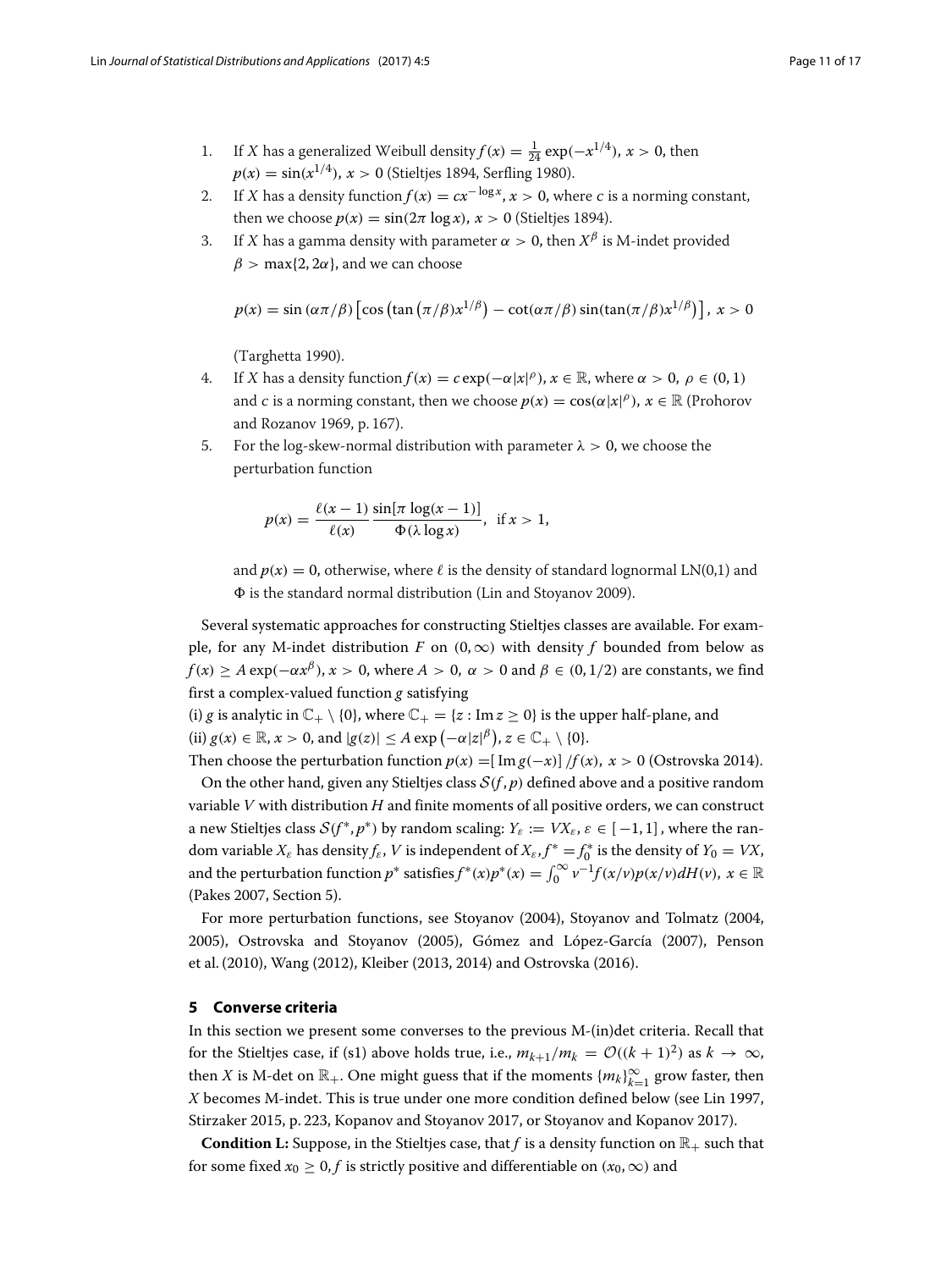$$
L_f(x) := -\frac{x f'(x)}{f(x)} \nearrow \infty \text{ as } x_0 < x \to \infty.
$$

In the Hamburger case we require the density  $f(x)$ ,  $x \in \mathbb{R}$ , to be symmetric about zero.

<span id="page-11-0"></span>**Theorem 5** *Let X be a nonnegative random variable with distribution F and let its moments grow fast in the sense that*  $m_{k+1}/m_k \ge c(k+1)^{2+\epsilon}$  *for all large k, where c and* ε *are positive constants. Assume further that X has a density function f which satisfies Condition L. Then X is M-indet.*

Note that in the above theorem, *X* is M-indet on  $\mathbb{R}_+$  iff it is M-indet on  $\mathbb R$  because *X* has a density. For the Hamburger case, we have the following.

<span id="page-11-1"></span>**Theorem 6** Suppose the moments of  $X \sim F$  on R grow fast in the sense that  $m_{2(k+1)}/m_{2k} \ge c(k+1)^{2+\varepsilon}$  for all large k, where c and  $\varepsilon$  are positive constants. Assume fur*ther that X has a density function f which is symmetric about zero and satisfies Condition L. Then X satisfies Krein's condition, and hence both X and X*<sup>2</sup> *are M-indet.*

The crucial point in the proofs of Theorems [5](#page-11-0) and [6](#page-11-1) is to prove that the Krein integral  $K[f] < \infty$  by Condition L and the moment condition. The M-indet property of  $X^2$  in Theorem [6](#page-11-1) is due to Lemma [4](#page-7-0)∗ and Fact A above. Similarly, we have the following results for other criteria (s4) and (h5) (see Lin and Stoyanov [2015,](#page-16-7) [2016,](#page-16-35) and Stoyanov et al. [2014\)](#page-16-2).

**Theorem 7** *(Stieltjes case). Let*  $X \sim F$  *on*  $\mathbb{R}_+$  *and let its moments grow fast in the sense that m<sub>k</sub>*  $> c k^{(2+\epsilon)k}$ ,  $k = 1, 2, ...,$  *for some positive constants c and ε. Assume further that X has a density function f which satisfies Condition L. Then X is M-indet.*

**Theorem 8** *(Hamburger case). Suppose the moments of X* ∼ *F grow fast in the sense that m*<sub>2</sub> $\epsilon$   $\geq$   $c(2k)^{(2+\epsilon)k}$ ,  $k = 1, 2, \ldots$  *for some positive constants c and ε. Assume further that X has a density function f which is symmetric about zero and satisfies Condition L. Then X satisfies Krein's condition, and hence both X and X*<sup>2</sup> *are M-indet.*

Note that Condition L also applies to converse M-indet criteria. Actually, this is the original purpose of the condition, under which  $K[f] = \infty$  implies  $C[F] = \infty$  (Lin [1997\)](#page-16-10). The M-det property of  $X^2$  in the next result is due to Lemma  $4^{**}$  and Fact A above.

<span id="page-11-2"></span>**Theorem 9** In Theorem [3](#page-6-0) (Hamburger case), if the Krein integral K[ $f$ ] =  $\infty$  and if f *satisfies Condition L, then X satisfies Carleman's condition, and hence both X and X*<sup>2</sup> *are M-det.*

<span id="page-11-3"></span>**Theorem 10** In Theorem [4](#page-7-1) (Stieltjes case), if the Krein integral  $K[f] = \infty$  and if f satisfies *Condition L, then X satisfies Carleman's condition and is M-det.*

**Remark 3** *In view of Theorems* [9](#page-11-2) *and* [10](#page-11-3) *above, we know that in the class of absolutely continuous distributions with density functions satisfying Condition L, Krein's condition ((3) or (4)) becomes necessary and sufficient for a distribution to be M-indet.*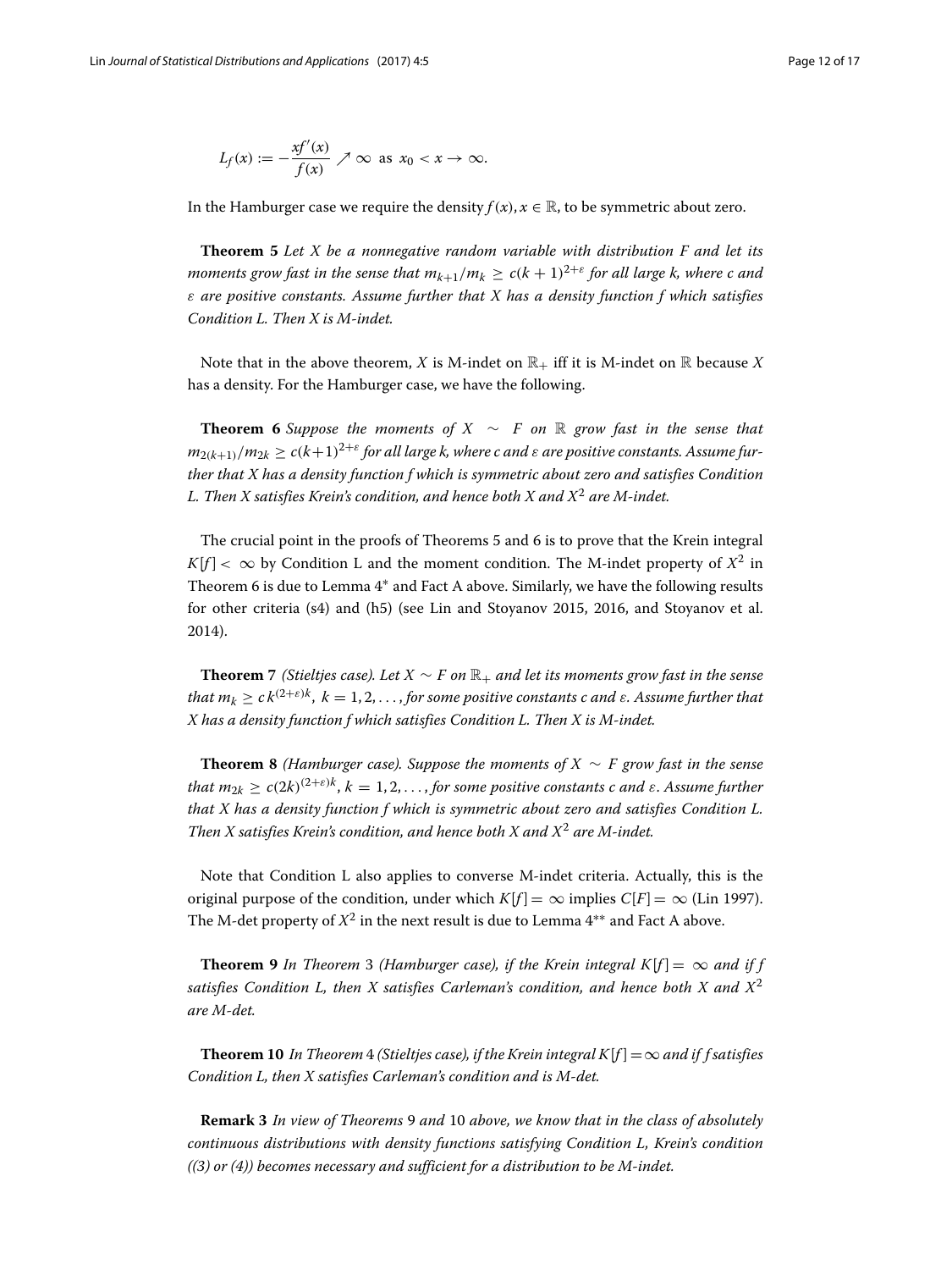**Remark 4** *In the above converse results, it is possible to replace Condition L by other slightly weaker conditions (mathematically) like those in* Pakes [\(2001\)](#page-16-14) *and* Gut [\(2002\)](#page-15-29)*, but as mentioned before, we focus only on the checkable conditions in this survey. Interestingly, Condition L is closely related to a useful concept in reliability theory. More precisely, if a* nonnegative random variable X with density  $F' = f$  satisfies Condition L on  $\mathbb{R}_+$  with  $x_0 = 0$ , then it has an increasing generalized failure rate (by Theorem [1](#page-2-0) in Lariviere [2006\)](#page-16-36), *namely, the product function*  $xf(x)/\overline{F}(x)$  *(of x and the failure rate) increases in x.* 

In addition to the previous problems for normal distributions, we mention here some more variants for general cases, but we are not going to pursuit all the moment problems. To solve these problems, we need to derive new auxiliary tools case by case (like Lemma [5](#page-13-1) below). Lin and Stoyanov [\(2002\)](#page-16-37) and Gut [\(2003\)](#page-15-30) studied the moment problem for random sums of independently identically distributed (i.i.d.) random variables. Stoyanov et al. [\(2014\)](#page-16-2) and Lin and Stoyanov [\(2015\)](#page-16-7) investigated the moment problem for products of i.i.d. random variables. In the next section we review the recent results about products of independent random variables with *different* distributions; for details, see Lin and Stoyanov [\(2016\)](#page-16-35).

### <span id="page-12-0"></span>**6 Moment problem for products of random variables**

Products of random variables occur naturally in stochastic modelling of complex random phenomena in areas such as statistical physics, quantum theory, communication theory, reliability theory and financial modelling; especially in modern communications (see, e.g., Chen et al. [2012,](#page-15-31) Springer [1979,](#page-16-38) and Galambos and Simonelli [2004\)](#page-15-32). We split the problem in question into three cases: (a) products of nonnegative random variables, (b) products of random variables taking values in  $\mathbb R$ , and (c) the mixed case. Moreover, all random variables considered have finite moments of all positive orders.

#### **6.1 Products of nonnegative random variables**

The M-det result (Theorem [11](#page-12-1) below) is an easy consequence of Theorem [2,](#page-3-0) while the hard part is the M-indet result (Theorem [12\)](#page-12-2) whose proof needs a delicate analysis.

<span id="page-12-1"></span>**Theorem 11** *Let*  $\xi_1, \ldots, \xi_n$  *be independent nonnegative random variables and let the* moments  $m_{i,k} = \mathbf{E}\left[ \xi_i^k \right]$ ,  $i = 1, \ldots, n$ , satisfy the conditions:

$$
m_{i,k} = O(k^{a_i k}) \text{ as } k \to \infty, \text{ for } i = 1, \ldots, n,
$$

*where*  $a_1, \ldots, a_n$  *are positive constants. If the parameters*  $a_i$  *are such that*  $\sum_{i=1}^n a_i \leq 2$ *, then the product*  $Z_n = \prod_{i=1}^n \xi_i$  satisfies Hardy's condition and is M-det.

<span id="page-12-2"></span>**Theorem 12** *Consider n independent nonnegative random variables,*  $\xi_i \sim F_i$ ,  $i =$ 1, 2,  $\ldots$ , *n*, where  $n > 2$ . *Suppose that each*  $F_i$  *is absolutely continuous and has a positive density f<sub>i</sub> on*  $(0, \infty)$  *and that the following conditions are satisfied:* 

(i) At least one of the densities  $f_1(x), \ldots, f_n(x)$  is decreasing in  $[x_0, \infty)$ , where  $x_0 > 1$  is a constant.

(ii) For each  $i = 1, 2, \ldots, n$ , there exists a constant  $A_i > 0$  such that the density  $f_i$  and the tail function  $\overline{F_i}(x) = 1 - F_i(x) = Pr(\xi_i > x)$  together satisfy the relation

$$
f_i(x)/\overline{F_i}(x) \ge A_i/x \ \text{for} \ x \ge x_0,\tag{5}
$$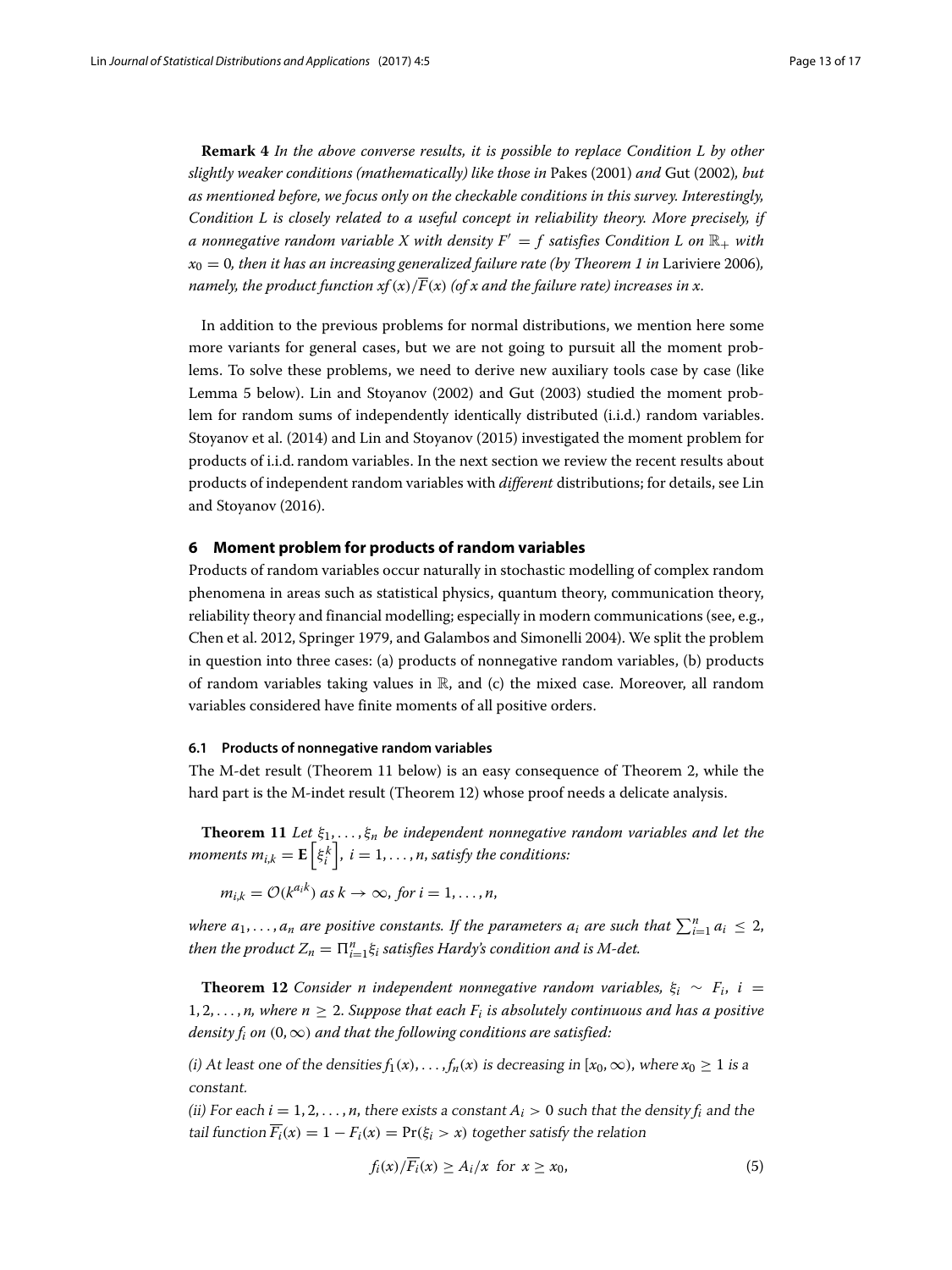and there exist constants  $B_i > 0$ ,  $\alpha_i > 0$ ,  $\beta_i > 0$  and real  $\gamma_i$  such that

$$
\overline{F_i}(x) \ge B_i x^{\gamma_i} \exp\left(-\alpha_i x^{\beta_i}\right) \text{ for } x \ge x_0. \tag{6}
$$

If, in addition to the above,  $\sum_{i=1}^{n} 1/\beta_i > 2$ , then the product  $Z_n = \prod_{i=1}^{n} \xi_i$  is M-indet.

Let us explain the above conditions. In terms of reliability language, the failure rate in (5) and the survival function in (6) cannot approach zero too quickly. In other words, (5) and (6) control the tail (decreasing) behavior of the related distributions in some sense. There are three key steps in the proof of Theorem [12:](#page-12-2) (i) represent the density function of the product  $Z_n$  in multiple integral form, (ii) estimate the lower bound of the density function by truncating the two tails of this integral, and (iii) apply Krein's criterion for the Stieltjes case. For estimation in the step (ii), we need the following auxiliary tool which can be proved using integration by parts.

<span id="page-13-1"></span>**Lemma 5** Let F be a distribution on  $\mathbb R$  such that (i) it has density f on the subset  $[a, ra]$ , *where a* > 0 *and r* > 1, *and (ii) for some constant A* > 0,  $f(x)/\overline{F}(x)$  >  $A/x$  *on* [*a*, *ra*]. *Then* 

$$
\int_{a}^{ra} \frac{f(x)}{x} dx \ge \left(1 - \frac{1}{r}\right) \frac{A}{1+A} \frac{\overline{F}(a)}{a}.
$$

<span id="page-13-0"></span>**Example 3** *For illustration of how to use Theorems* [11](#page-12-1) *and* [12](#page-12-2)*, consider the generalized gamma distributions. We say that*  $\xi \sim GG(\alpha, \beta, \gamma)$  *if its density is of the form* 

$$
f(x) = c x^{\gamma - 1} \exp(-\alpha x^{\beta}), \ \ x \ge 0.
$$

*Here*  $\alpha$ ,  $\beta$ ,  $\gamma > 0$ ,  $f(0) = 0$  *if*  $\gamma \neq 1$ , *and*  $c = \beta \alpha^{\gamma/\beta} / \Gamma(\gamma/\beta)$  *is the norming constant. Then we have the following characterization result (see also* Pakes [2014](#page-16-6) *for a much more general result with different proof ):*

*Suppose that*  $\xi_1, \ldots, \xi_n$  *are n independent random variables and let*  $\xi_i \sim GG(\alpha_i, \beta_i, \gamma_i)$ ,  $i = 1, \ldots, n$ . *Then the product*  $Z_n = \prod_{i=1}^n \xi_i$  *is M-det iff*  $\sum_{i=1}^n 1/\beta_i \leq 2$ .

**Example 4** *Consider the class of inverse Gaussian distributions. We say that* ξ ∼ *IG*(μ, λ) *if its density is of the form*

$$
f(x) = \left(\frac{\lambda}{2\pi x^3}\right)^{1/2} \exp\left[-\frac{\lambda(x-\mu)^2}{2\mu^2 x}\right], \quad x > 0,
$$

*where*  $\mu$ ,  $\lambda > 0$  *and*  $f(0) = 0$ . It can be shown that the product of two independent random *variables is M-det if each one is exponential or inverse Gaussian, while the product of three such random variables is M-indet. For the powers of such random variables and others, see, e.g.,* Lin and Huang (1997), Stoyanov [\(1999\)](#page-16-39), Pakes et al. [\(2001\)](#page-16-5), Stoyanov et al. [\(2014\)](#page-16-2) *and* Lin and Stoyanov [\(2015\)](#page-16-7)*. Here are some recent results.*

Let  $\xi_1 \sim IG(\mu_1, \lambda_1)$ ,  $\xi_2 \sim IG(\mu_2, \lambda_2)$  and  $\eta \sim Exp(1) = GG(1, 1, 1)$  be three inde*pendent random variables. Then both the products*  $\xi_1 \eta$  *and*  $\xi_1 \xi_2$  *are M-det, while*  $\xi_1 \xi_2 \eta$  *is M-indet.*

#### **6.2 Products of random variables taking values in** R

For this Hamburger case, we have the counterparts of Theorems [11](#page-12-1) and [12](#page-12-2) as follows. In the proof of Theorem [14,](#page-14-1) the symmetric condition on the densities plays a crucial role.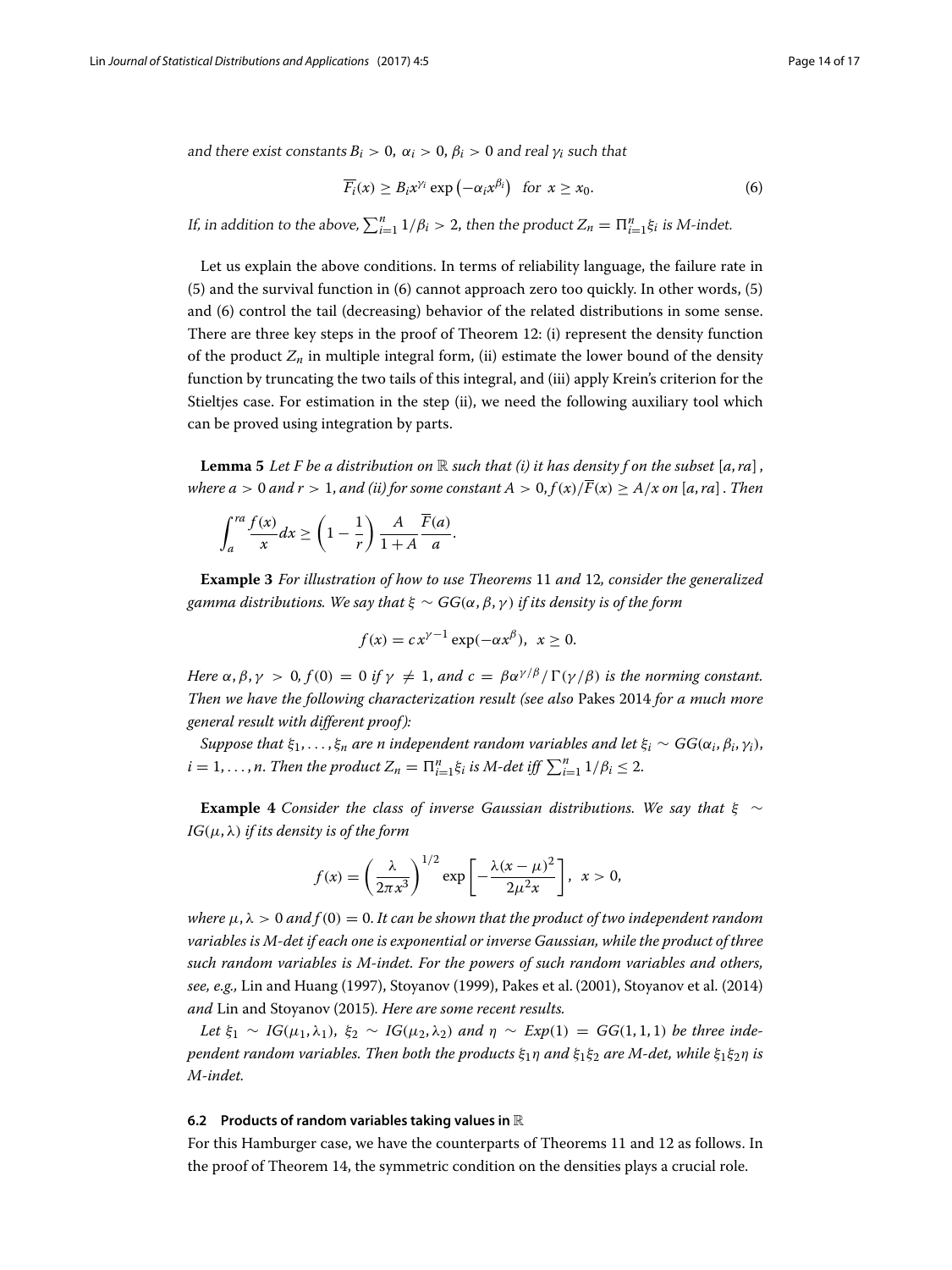<span id="page-14-2"></span>**Theorem 13** *Let*  $\xi_1, \ldots, \xi_n$  *be independent random variables and let the even order moments*  $m_{i,2k} = \mathbf{E}\left[\xi_i^{2k}\right]$ *,*  $i = 1, \ldots, n$ *, satisfy the conditions:* 

$$
m_{i,2k} = \mathcal{O}((2k)^{2a_ik}) \text{ as } k \to \infty, \text{ for } i = 1,\ldots,n,
$$

*where a*1, ... , *an are positive constants. If the parameters ai are together such that*  $\sum_{i=1}^{n} a_i \leq 1$ , *then the product*  $Z_n = \prod_{i=1}^{n} \xi_i$  *satisfies Cramér's condition and is M-det.* 

<span id="page-14-1"></span>**Theorem 14** *Consider n independent random variables*  $\xi_i \sim F_i$ ,  $i = 1, \ldots, n$ , *where*  $n \geq 2$ . *Suppose each*  $F_i$  *has a positive density*  $f_i$  *on*  $\mathbb R$  *and symmetric about zero. Assume further that*

(i) at least one of the densities  $f_1(x), \ldots, f_n(x)$  is decreasing in  $[x_0, \infty)$ , where  $x_0 \ge 1$  is a constant, and

(ii) for all *i*,  $f_i/\overline{F_i}$  satisfies the condition (5):  $f_i(x)/\overline{F_i}(x) \geq A_i/x$  for  $x \geq x_0$ , and  $\overline{F_i}$  satisfies the condition  $(6)$ :  $\overline{F_i}(x) \geq B_i x^{\gamma_i} \exp(-\alpha_i x^{\beta_i})$  for  $x \geq x_0$ .

*If, in addition to the above,*  $\sum_{i=1}^{n} 1/\beta_i > 1$ , *then the product*  $Z_n = \prod_{i=1}^{n} \xi_i$  *satisfies Krein's* condition, and hence both  $Z_n$  and  $Z_n^2$  are M-indet.

<span id="page-14-0"></span>**Example 5** *Applying Theorems* [13](#page-14-2) *and* [14](#page-14-1) *to the product of double generalized gamma random variables*  $\xi \sim DGG(\alpha, \beta, \gamma)$ , *defined above, yields the following interesting result:* 

*Suppose that*  $\xi_1, \ldots, \xi_n$  *are n independent random variables, and let*  $\xi_i \sim$  $DGG(\alpha_i, \beta_i, \gamma_i), i = 1, 2, \ldots, n$ . *Then the product*  $Z_n = \prod_{i=1}^n \xi_i$  *is M-det iff*  $\sum_{i=1}^n 1/\beta_i \leq 1$  $\int \int \int Z_n^2$  *is M-det.* 

## **6.3 The mixed case**

Finally, we consider the products of both types of random variables, nonnegative and real ones taking values in  $\mathbb R$ . Recall that this is the Hamburger case and the M-det criterion is similar to Theorem [13](#page-14-2) and omitted. The next result about an M-indet criterion extends slightly Theorem 5.1 of Lin and Stoyanov [\(2016\)](#page-16-35). The proof is similar and is therefore omitted.

**Theorem 15** *Consider n independent random variables divided into two groups. The* first group,  $\xi_1, \ldots, \xi_{n_0}$ , consists of nonnegative variables, while all the variables in the sec*ond group,*  $\xi_{n_0+1}, \ldots, \xi_n$ , *take values in* R, *where*  $1 \leq n_0 < n$ . *Suppose that each*  $\xi_i \sim F_i$ *has a density f<sub>i</sub> and that f<sub>i</sub>,*  $i = 1, \ldots, n_0$ *, are positive on*  $(0, \infty)$ , *while f<sub>i</sub>,*  $j = n_0 + 1, \ldots, n$ *, are positive on* R *and symmetric about 0. Moreover, assume further that*

(*i*) at least one of the densities  $f_j(x)$ ,  $j = 1, 2, ..., n$ , is decreasing in  $[x_0, \infty)$ , where  $x_0 \ge 1$ is <sup>a</sup> constant, and

(ii) for all *i*,  $f_i/\overline{F_i}$  satisfies the condition (5):  $f_i(x)/\overline{F_i}(x) \geq A_i/x$  for  $x \geq x_0$ , and  $\overline{F_i}$  satisfies the condition (6):  $\overline{F_i}(x) \geq B_i x^{\gamma_i} \exp(-\alpha_i x^{\beta_i})$  for  $x \geq x_0$ .

*If, in addition to the above,*  $\sum_{i=1}^{n} 1/\beta_i > 1$ , *then the product*  $Z_n = \prod_{i=1}^{n} \xi_i$  satisfies Krein's condition, and hence both  $Z_n$  and  $Z_n^2$  are M-indet.

An application of the above theorem leads to the following interesting result:

The product of two independent random variables and its square are both M-indet if one random variable is normal and the other is exponential, or chi-square, or inverse Gaussian.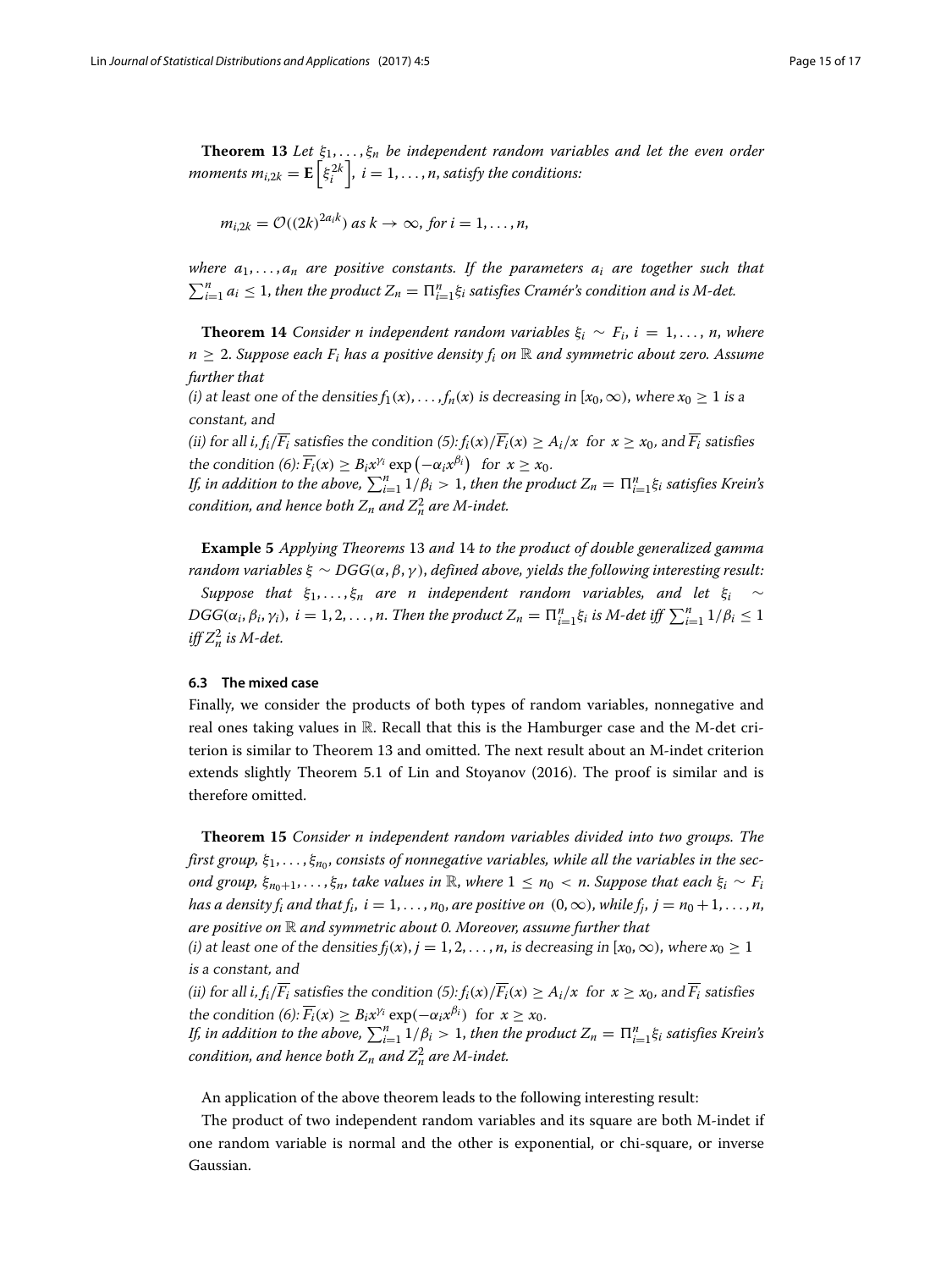#### **Acknowledgements**

The author would like to thank the Editor and two Referees for helpful comments and suggestions. Especially, one Referee pointed out the result in Lemma [4](#page-7-0)∗. The paper was presented at (1) the International Waseda Symposium, February 29 – March 3, 2016, held by Waseda University (Japan) and (2) the second International Conference on Statistical Distributions and Applications (ICOSDA), October 14–16, 2016, Niagara Falls, held by Central Michigan University (USA) and Brock University (Canada). The author thanks the organizers (1) Professor Masanobu Taniguchi and (2) Professors Felix Famoye, Carl Lee and Ejaz Ahmed for their kind invitations. The comments and suggestions of Professor Murad Taqqu and other audiences are also appreciated.

#### **Competing interests**

The author declares that there is no competing interest.

#### **Publisher's Note**

Springer Nature remains neutral with regard to jurisdictional claims in published maps and institutional affiliations.

#### Received: 2 March 2017 Accepted: 23 May 2017 Published online: 03 July 2017

#### **References**

- <span id="page-15-4"></span>Akhiezer, NI: The Classical Problem of Moments and Some Related Questions of Analysis. Oliver & Boyd, Edinburgh (1965). [Original Russian edition: Nauka, Moscow (1961)]
- <span id="page-15-22"></span>Berg, C: The cube of a normal distribution is indeterminate. Ann. Probab. **16**, 910–913 (1988)
- <span id="page-15-6"></span>Berg, C: From discrete to absolutely continuous solutions of indeterminate moment problems. Arab. J. Math. Sci. **4**, 1–18 (1998)
- <span id="page-15-9"></span>Berg, C, Chen, Y, Ismail, MEH: Small eigenvalues of large Hankel matrices: the indeterminate case. Math. Scand. **91**, 67–81 (2002)
- <span id="page-15-7"></span>Berg, C, Christensen, JPR: Density questions in the classical theory of moments. Ann. Inst. Fourier (Grenoble). **31**, 99–114 (1981)
- <span id="page-15-12"></span>Billingsley, P: Probability and Measures. 3rd edn. Wiley, New York (1995)

<span id="page-15-10"></span>Carleman, T: Les Fonctions Quasi-analytiques. Gauthier-Villars, Paris (1926)

- <span id="page-15-31"></span>Chen, Y, Karagiannidis, GK, Lu, H, Cao, N: Novel approximations to the statistics of products of independent random variables and their applications in wireless communications. IEEE Trans. Veh. Tech. **61**, 443–454 (2012)
- <span id="page-15-5"></span>Chihara, TS: On indeterminate Hamburger moment problems. Pacific J. Math. **27**, 475–484 (1968)
- <span id="page-15-23"></span>Chihara, TS: A characterization and a class of distribution functions for the Stieltjes–Wigert polynomials. Canad. Math. Bull. **13**, 529–532 (1970)
- <span id="page-15-11"></span>Chow, YS, Teicher, H: Probability Theory: Independence, Interchangeability, Martingales. 3rd edn. Springer, New York (1997)
- <span id="page-15-24"></span>Christiansen, JS: The moment problem associated with the Stieltjes–Wigert polynomials. J. Math. Anal. Appl. **277**, 218–245 (2003)
- <span id="page-15-8"></span><span id="page-15-1"></span>Fischer, H: A History of the Central Limit Theorems: From Classical to Modern Probability Theory. Springer, New York (2011) Fréchet, M, Shohat, J: A proof of the generalized second limit theorem in the theory of probability. Trans. Amer. Math. Soc. **33**, 533–543 (1931)
- <span id="page-15-32"></span>Galambos, J, Simonelli, I: Products of Random Variables: Applications to Problems of Physics and to Arithmetical Functions. Marcel Dekker, New York (2004)
- <span id="page-15-19"></span>Garnett, JB: Bounded Analytic Functions. Springer, New York (1981)
- <span id="page-15-21"></span>Goffman, C, Pedrick, G: First Course in Functional Analysis. Prentice Hall of India, New Delhi (2002)
- <span id="page-15-26"></span>Gómez, R, López-García, M: A family of heat functions as solutions of indeterminate moment problems. Int. J. Math. Math. Sci. Article ID 41526, 1–11 (2007)
- <span id="page-15-18"></span>Graffi, S, Grecchi, V: Borel summability and indeterminacy of the Stieltjes moment problem: Application to the anharmonic oscillators. J. Math. Phys. **19**, 1002–1006 (1978)
- <span id="page-15-29"></span>Gut, A: On the moment problem. Bernoulli. **8**, 407–421 (2002)
- <span id="page-15-30"></span>Gut, A: On the moment problem for random sums. J. Appl. Probab. **40**, 797–802 (2003)
- <span id="page-15-2"></span>Hamburger, H: Über eine Erweiterung des Stieltjesschen Momentenproblems (Teil I). Math. Ann. **81**, 235–319 (1920)
- Hamburger, H: Über eine Erweiterung des Stieltjesschen Momentenproblems (Teil II). Math. Ann. **82**, 120–164 (1921),
- 168–187 (1921)
- <span id="page-15-16"></span><span id="page-15-3"></span>Hardy, GH: On Stieltjes' 'problème des moments'. Messenger of Math. **46**, 175–182 (1917)
- <span id="page-15-17"></span>Hardy, GH: On Stieltjes' 'problème des moments'. Messenger of Math. **47**, 81–88 (1918). [Collected Papers of G.H. Hardy, Vol. VII, pp. 75–83, 84–91 (1979) Oxford University Press, Oxford]
- <span id="page-15-25"></span>Heyde, CC: On a property of the lognormal distribution. J. Roy. Statist. Soc. Ser. B. **25**, 392–393 (1963a)
- <span id="page-15-15"></span>Heyde, CC: Some remarks on the moment problem (I). Quart. J. Math. Oxford. **14**, 91–96 (1963b)
- <span id="page-15-20"></span>Hörfelt, P: The moment problem for some Wiener functionals: corrections to previous proofs (with an appendix by H. L. Pedersen). J. Appl. Probab. **42**, 851–860 (2005)
- <span id="page-15-0"></span>Kjeldsen, TH: The early history of the moment problem. Historia Math. **20**, 19–44 (1993)
- <span id="page-15-14"></span>Klebanov, LB, Mkrtchyan, ST: Estimation of the closeness of distributions in terms of identical moments. In: Stability Problems for Stochastic Models, (Proc. Fourth All-Union Sem., Palanga, 1979) (Russian), Zobotarev, VM, Kalashnikov, VV (eds.), pp. 64–72, Moscow (1980). Translations: J. Soviet Math. 32, 54–60 (1986); Selected Translations in Mathematical Statistics and Probability 16, 1–10 (Estimating the proximity of distributions in terms of coinciding moments), (1985)
- <span id="page-15-28"></span><span id="page-15-27"></span>Kleiber, C: On moment indeterminacy of the Benini income distribution. Statist. Papers. **54**, 1121–1130 (2013) Kleiber, C: The generalized lognormal distribution and the Stieltjes moment problem. J. Theor. Probab. **27**, 1167–1177 (2014)
- <span id="page-15-13"></span>Koosis, P: The Logarithmic Integral I. Cambridge Univ. Press, Cambridge (1988)